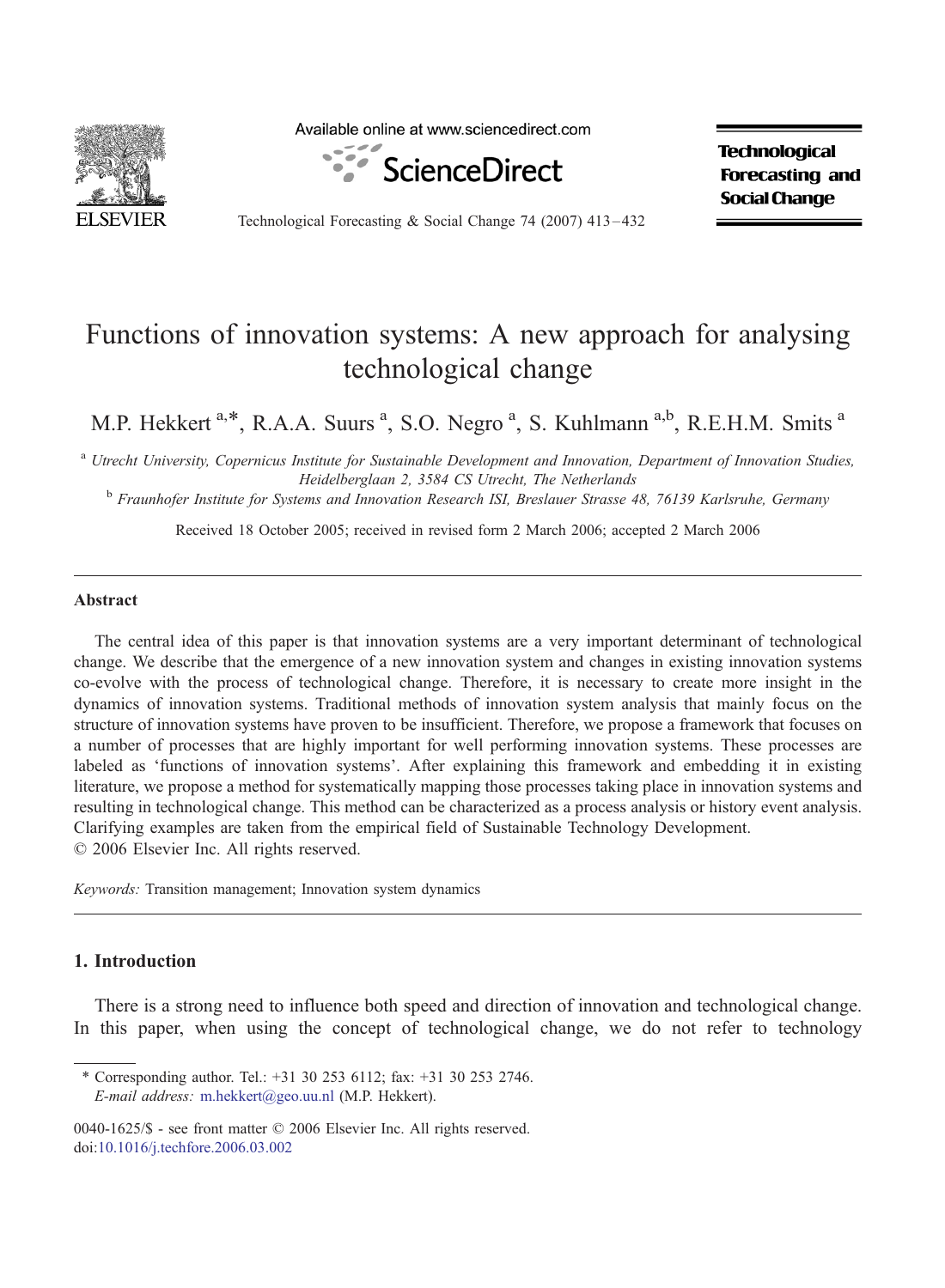development in the narrow sense, but to the development of technology in interaction with the system in which the technology is embedded. We call this joined and interactive process the *innovation process*. An innovation can be defined as the successful combination of hardware, software, and orgware, where orgware refers to the various components of the innovation system [\[1\].](#page-17-0) Increasing the speed of innovation is important, since innovation is a key determinant for long term economic growth and development. Increasing the innovation speed at a national level is a highly complicated process, yet influencing the innovation direction is even harder.

The necessity to shape innovation processes can be demonstrated by the fact that apart from the advantage of creating economic growth and societal benefits, current use of technologies often have severe negative side effects. Quite often these negative side effects are related to the impact of technology on the natural environment. The relation between technology and the environment is complex and paradoxical [\[2\].](#page-17-0) On the one hand, technologies use resources and impose environmental stress. On the other hand, technologies can also lead to a more efficient use of resources, less stress on the environment and even cleaning of the environment.

The latter is often referred to as Sustainable Technology Development [\[3\].](#page-17-0) Technology development is not an autonomous process and, therefore, management of technological change is necessary. The design and implementation of these management processes is a key issue in many national environmental and innovation policy programs.

In order to make technological change sustainable, technical change alone is not sufficient. Changes in the social dimension–such as user practices, regulation, and industrial networks–are inevitable [\[4\].](#page-17-0) The recognition of this system level of change has led to a rapid diffusion of concepts such as technological transition [\[4\]](#page-17-0) and industrial or socio-technical transformation [\[5\].](#page-17-0)

Both science and policy community recognize ever increasingly that technological change and its resulting innovations are best understood as the outcome of innovation systems [\[6\].](#page-17-0) The concept of innovation systems' is a heuristic attempt, developed to analyse all societal subsystems, actors, and institutions contributing in one way or the other, directly or indirectly, intentionally or not, to the emergence or production of innovation. If we knew what kind of activities foster or hamper innovation– thus, how innovation systems 'function'—we would be able to intentionally shape innovation processes.

The use of the innovation system framework to understand technological change, has two shortcomings. First, even though this framework is based on theories such as interactive learning (e.g., [\[7\]\)](#page-17-0) and evolutionary economics (e.g., [\[8\]\)](#page-17-0), most analyses of innovation systems are quasi-static in character. There is a focus on comparing the *social structure* of different innovation systems (actors, their relations, and institutions) and, thereby, explaining the differences in performance. Less emphasis is put on the analysis of the dynamics of innovation systems. Second, the explanatory power of the framework lies mainly in the part of institutions (macro level), and less on the actions of the entrepreneur (micro level), even though an often quoted rationale behind the concept of innovation systems is that 'innovation is both an individual and a collective act' [\[9\].](#page-17-0) One might say that the innovation system framework suffers from institutional determinism; this is problematic, since the individual perspective– especially that of the entrepreneur(s)–is fundamental in practically all innovation literature. The entrepreneur is even likely to (now and then) overthrow and change (parts of the) structures around him, thus forcing the process of technical change into new directions.

Since technological change is a dynamic process, which requires a transformation of the innovation system in which changes take place, a dynamic innovation system approach is needed to understand and better be able to guide its direction. The basic notion of this paper is that by applying the innovation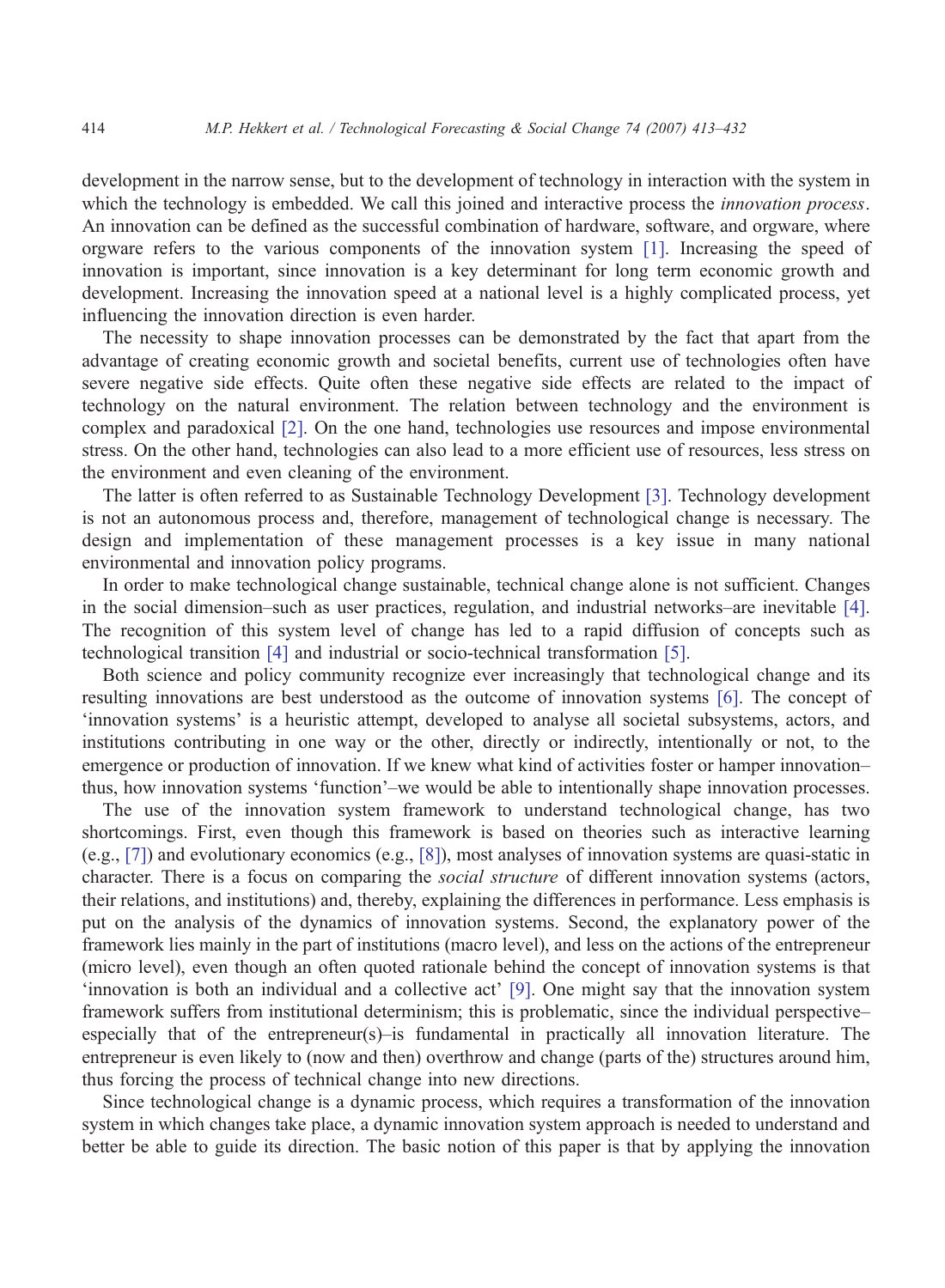system framework, much can be learned from innovation studies that take the firm, or the entrepreneurial project, as a starting point. These studies pay considerably more attention to the dynamics of innovation processes. In this paper we aim to incorporate insights from the work of Van de Ven and colleagues on the innovation journey to strengthen empirical work on the dynamics of innovation [\[10\].](#page-17-0)

The central idea of this paper is that the analysis of technological change should focus on systematically mapping the *activities* that take place in innovation systems resulting in technological change. Since these activities have the function to contribute to the goal of the innovation system, which is the generation and diffusion of innovations, the activities are often called functions of innovation systems [\[11\].](#page-17-0) The aim of this article is to explain this approach and discuss a number of methodological issues that need to be dealt with when applying this approach. Clarifying examples are taken from the empirical field of Sustainable Technology Development.

# 2. Technological change and innovation systems

Over the last decades, institutional theories combined with evolutionary theories have led to the Innovation System (IS) approach [\[12\].](#page-18-0) The central idea behind the IS approach is that innovation and diffusion of technology is *both* an individual and a collective act [\[9\].](#page-17-0) The IS approach encompasses individual firm dynamics as well as particular technology characteristics and adoption mechanisms. Determinants of technological change are not only to be found within the individual firm, but also within the IS. An IS can be defined as all institutions and economic structures that affect both rate and direction of technological change in society [\[13\].](#page-18-0) Or as Freeman (1987) puts it: an IS is " $\dots$  The network of institutions in the public and private sectors whose activities and interactions initiate, import, modify, and diffuse new technologies"  $[14]$ .

Applying the systemic aspect of the systems of innovation approach in order to understand technological change has large implications. The systemic character of technological change explains why technological change is often a very slow process and why it is so difficult to influence. After all, the rate and direction of technological change is not so much determined by the simple competition between different technologies, but predominantly by the competition between various existing innovation systems, both fully developed and emerging ones. The inertia of 'technology-innovation system' combinations is quite large, which can lead to a lock-in that results in relatively rigid technological trajectories. Kemp puts it as follows: "One of the key reasons why technological progress often proceeds along certain trajectories is that the prevailing technology and its design has already benefited from all kinds of evolutionary improvements, in terms of costs and performance characteristics, from a better understanding at the user side, and from the adaptation of the socio-economic environment in terms of accumulated knowledge, capital outlays, infrastructure, available skills, production routines, social norms, regulations and lifestyles" [\[15\].](#page-18-0) Therefore, understanding technical change implies creating insight in the relations between incumbent technology and the incumbent (innovation) system in relation to the emerging technology and the emerging innovation system.

This is also the central idea of the Multi Level Model [\[16\].](#page-18-0) In this model the innovation system related to the incumbent technology is labelled as 'regime', while the 'incubation rooms' for emerging technologies (the novelties) are labelled as 'niches'. The central question in this model is: under which circumstances becomes a niche so successful that it becomes part of the existing regime? In our terminology: what are the conditions that foster the growth of an emerging innovation system in such a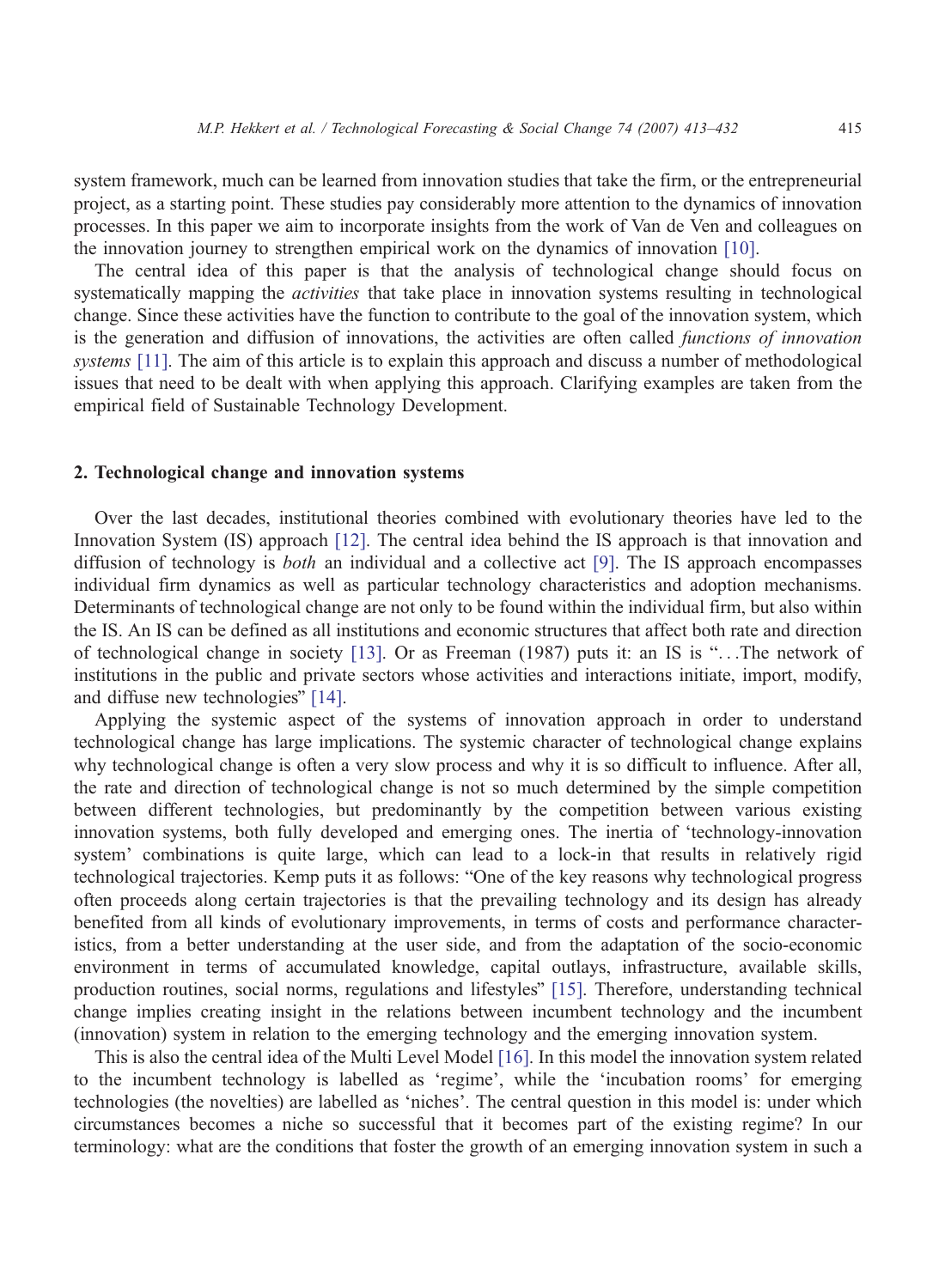way that it becomes so large and entrenched in society, that it is able to compete with and even become part of existing (innovation) systems?

Note that this question requires a specific definition of innovation systems: one that is strongly related to change. We therefore adopt the concept of *technological system* [\[17,18\].](#page-18-0) Here, the principle starting point is not a geographical area (as in National Systems of Innovation, NSI) or an industrial sector (Sectoral Innovation System, SIS), but a technology. It is defined by Carlsson and Stankiewicz [\[17\]](#page-18-0) as:

ba network of agents interacting in the economic/industrial area under a particular institutional infrastructure  $(...)$  and involved in the generation, diffusion, and utilization of technology."

In his recent volume on *The Globalizing Learning Economy*, Lundvall also suggests that a promising direction is to study 'technological systems': "...it is useful to think in terms of 'technological systems' as a special version of innovation systems. A technological system is a combination of interrelated sectors and firms, a set of institutions and regulations characterizing the rules of behavior and the knowledge infrastructure connected to it. Most innovation policies [...] are well suited when it comes to supporting existing technological systems, but much less when it comes to stimulating the creation of new ones." $[19]$ .

Both  $[17]$  and  $[19]$  use the term 'technological systems', but this term usually refers to the notion of 'Large Technological Systems' (LTS), introduced by Hughes [\[20\].](#page-18-0) The LTS, as conceptualized, consists of physical artifacts, organizations, and legislative artifacts (institutions) [\[20\].](#page-18-0) Take for example the energy system: within the LTS framework, wind mills, gas turbines, transformers, and the electricity grid are all part of the system, whereas in the case of  $[17,19]$ , these artifacts are excluded. To avoid confusion we will refer to the technological systems in Hughes' sense as LTS; we will label the technological systems of [\[17,19\]](#page-18-0) as Technology Specific Innovation Systems (TSIS).

A technology, or the knowledge it embodies, is hardly ever embedded in just the institutional infrastructure of a single nation or region, since–especially in modern society–the relevant knowledge base for most technologies originates from various geographical areas all over the world. We find a similar argument for the relevance of a strictly sectoral delineation. Thus, by taking a specific technology as a starting point, the technological system approach cuts through both the geographical and the sectoral dimensions. Take for example the development and diffusion of solar cells: this depends on technological progress made in research institutes and universities all over the world. Thus, the solar cell innovation system overlaps with those parts of national innovation systems that concentrate on solar cell research. In turn, global diffusion strongly depends on different national policy regimes that stimulate the adoption of solar cells by means of investment subsidies or feed-in laws. Again, the solar cell innovation system overlaps with various national innovation systems in terms of stimulating institutions for solar cell diffusion. Furthermore, the production conditions for solar cells strongly depend on the microelectronics sector due to competition over silicon wavers. Silicon wavers are produced for the microelectronics sector, but the surplus of wavers is sold to solar cell manufacturers. High growth rates in the microelectronics sector lead to silicon shortages and higher prices of solar cells. Furthermore, the application of solar cells strongly depends on the housing sector, including architecture. Solar cell friendly architecture can greatly influence the potential for solar cells in the building environment and the energy output of these cells. Thus, the technological progress, price, and diffusion of one technology is influenced by the various national innovation systems and sectoral innovation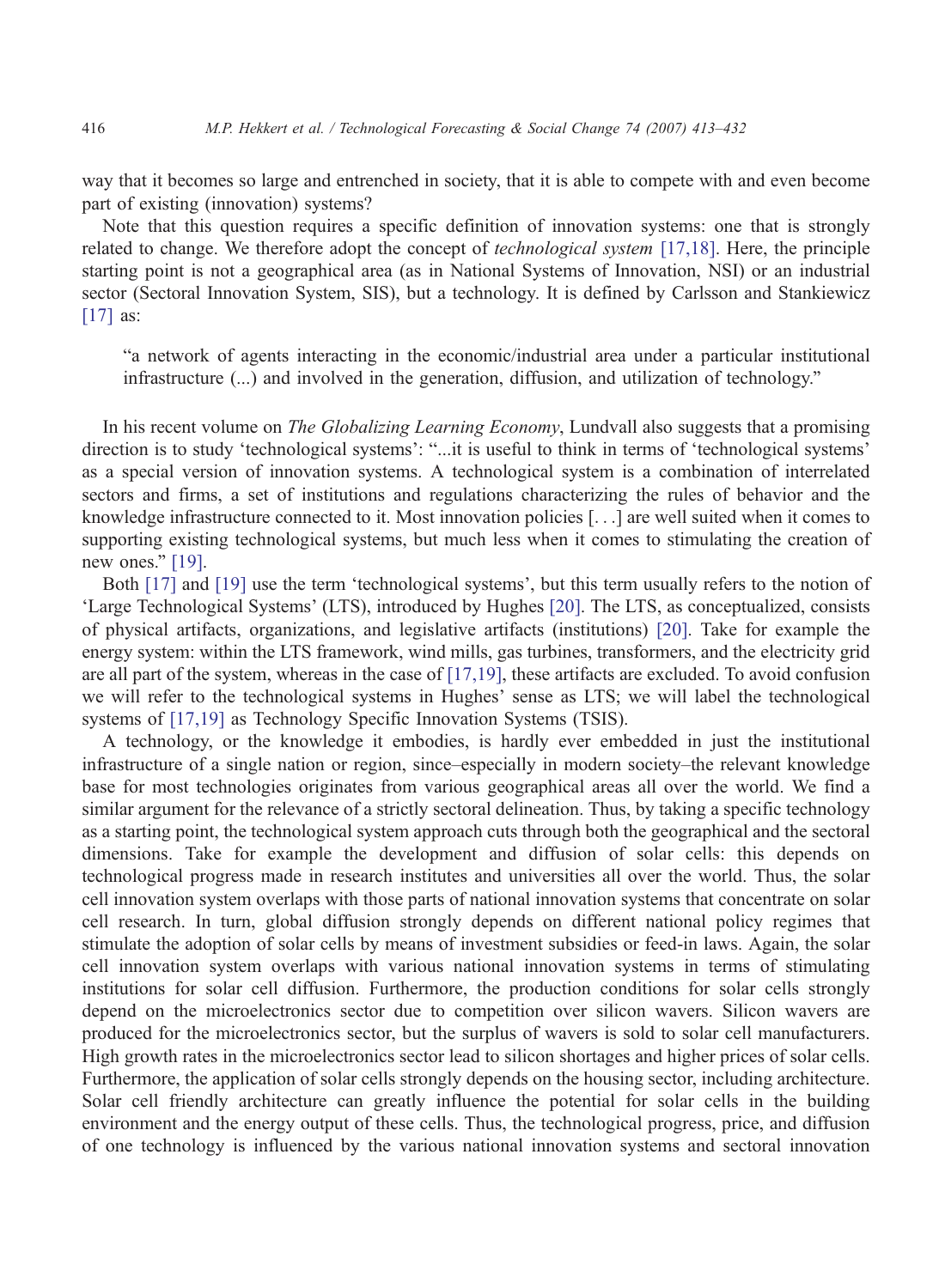

Fig. 1. Boundary relations between National, Sectoral, and Technology Specific Innovation Systems.

systems. This is illustrated in Fig. 1, which schematically shows how the Technology Specific Innovation System relates to the geographical and sectoral dimensions of respectively the NSI and the SIS approach. It shows that the Technology Specific Innovation System overlaps with parts of various national innovation systems and with various sectoral innovation systems which, in turn, are embedded in national systems of innovations.

## 3. Dynamics of technology specific innovation systems

We have argued that, in order to understand technological change, one needs insight in innovation system dynamics. New laws, entry of new actors, and other events change the character of an innovation system over time. However, when innovation systems are studied at a national level, the dynamics are difficult to map. After all, the complexity of the NSI is quite extreme, due to the vast amount of actors, network relations, and institutions. This is why many authors who study and compare NSIs, focus on the current structure of the NSIs. Typical indicators to assess the structure of an NSI are R&D efforts, patents and patent applications, qualities of educational systems, university–industry collaborations, and availability of venture capital. Thus, most empirical studies on innovation systems do not focus on mapping the dynamics.

In Technology Specific Innovation Systems, the number of actors, networks, and relevant institutions is generally much smaller than in NSIs; this reduces the complexity and, therefore, on this aggregation level, a dynamic analysis seems well possible. Jacobsson and Johnson state that the technology specific approach is the most dynamic of all IS approaches. This is demonstrated in empirical studies on the diffusion of renewable energy technologies, see [\[11,21,22\].](#page-17-0)

In order to understand the determinants of change, insight in the present (static) structure of innovation systems is not sufficient. Ideally, we would like to grasp the dynamics of innovation systems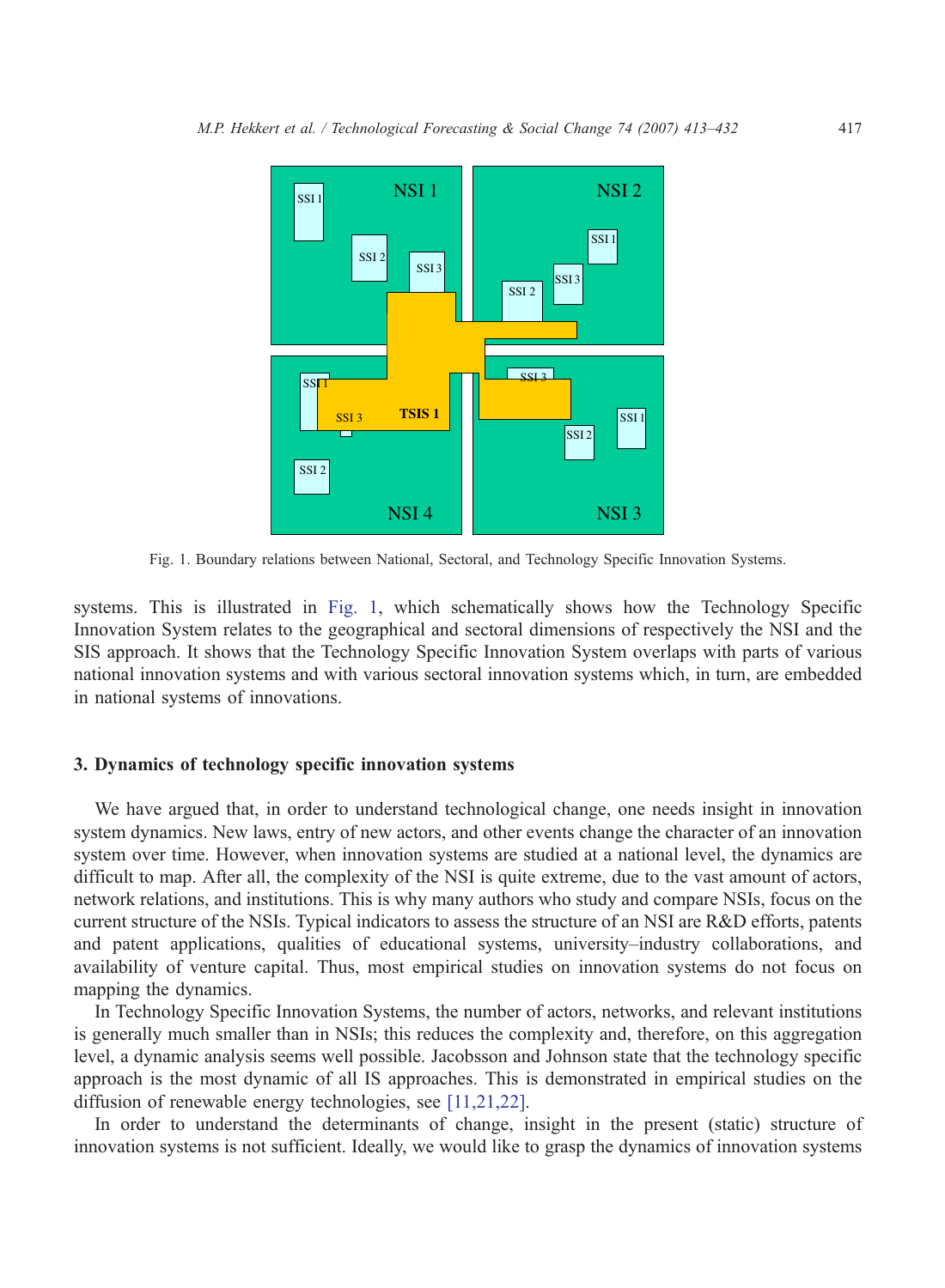in order to reach a better understanding of what really takes place inside these systems. Therefore, we propose to map the activities that take place within the system, since the process of change is the resultant of many interrelated activities.

The following example clarifies why insight in system dynamics and activities is an improvement compared to insights in system structure alone. Both Germany and the Netherlands have specific policies to stimulate renewable energy. However, Germany is considerably more successful in terms of diffusion rates. If we wanted to explain this in terms of innovation system structure, we would for example map all current regulations regarding sustainable energy. Furthermore, we would map which agents are present in the German and Dutch innovation system, producing, implementing, and diffusing sustainable energy technologies. The comparison would show that German sustainable energy producers receive higher prices and are able to negotiate longer-term contracts. This would already explain a large part of the success in Germany. What would a dynamic system analysis add? A dynamic analysis would show how the regulations came in place. It would show how the renewable energy lobby, opposition, and external events influenced the emergence of renewable energy regulation. It would show the co-evolutionary process of regulations adaptation and learning experiences from previous institutional arrangements. Furthermore, it would show the interactive relation between government actions and increasing or decreasing entrepreneurial activities, the availability of resources for innovation projects and the legitimization of renewable energy in society. In short, it would provide insights in the interaction of forces that determine the slow and difficult change of a merely locked-in system towards a new equilibrium. Fundamental insights in how these processes work are of crucial importance when the aim is to stimulate and steer technological change.

The disadvantage of creating insight in innovation system dynamics is that many different activities take place in innovation systems. To map them all simply is not feasible. Therefore it is necessary to only map the relevant activities. Activities in innovation systems are considered relevant when they influence the goal of the innovation system. The goal of an innovation system is to develop, apply, and diffuse new technological knowledge. In literature, the activities that contribute to the goal of innovation systems (both positive and negative), are called 'functions of innovation systems'  $[23]$ .

# 4. Functions in literature

Traditional literature often uses the term 'function' in relation to particular institutions  $[24,25]$  or to the system as a whole [\[7,17\].](#page-17-0) However, few articles use the concept of functions to structure empirical work, i.e., to map system dynamics. Before elaborating on the significance of functions within the IS framework, a short historical overview is given.

The most basic function mentioned in many IS studies, is the activity of 'learning' or 'interactive learning'. This activity lies at the core of the IS approach [\[7\].](#page-17-0) Edquist and Johnson [\[25\]](#page-18-0) mention three functions of institutions in innovation systems: institutions reduce uncertainty by providing information, manage conflicts and cooperation, and provide incentives for innovation. McKelvey [\[26\]](#page-18-0) discerns three different functions of innovation systems as she explicitly defines the IS according to evolutionary theory: (i) retention and transmission of information, (ii) generation of novelty leading to diversity, and (iii) selection among alternatives. The necessary activities within the IS correspond precisely with the main principles of evolutionary economics: variety, selection, and retention. The importance of networking is particularly stressed.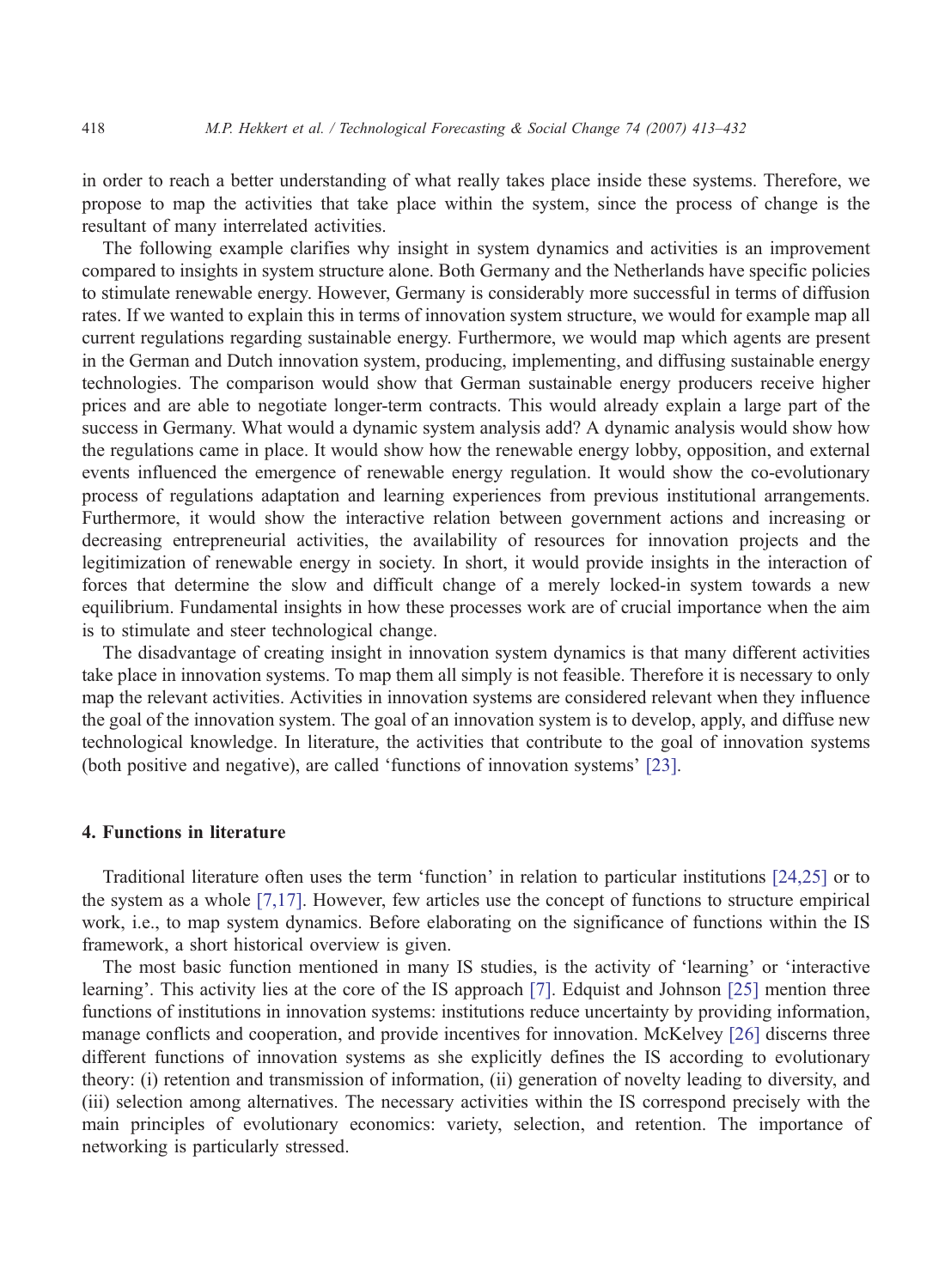Galli and Teubal [\[24\]](#page-18-0) pay specific attention to NSI functions and linkages as they discuss evolution and transition of innovation systems. They state it is important to make a distinction between organizations and functions, since organizations increasingly have multiple roles. They distinguish between hard and soft functions. Hard functions require hard organizations (i.e., performing R&D), while soft functions may be operated by soft institutions (not performing R&D as for instance regulatory entities) and involve catalytic and interface roles only [\[24\].](#page-18-0) Hard functions are: (i) R&D activities (public) and (ii) the supply of scientific and technical services to third parties (business sector and public administration). Soft functions include: (i) diffusion of information, knowledge, and technology; (ii) policy making; (iii) design and implementation of institutions concerning patents, laws, standards, etc.; (iv) diffusion of scientific culture, and (v) professional coordination. Even though Galli and Teubal [\[24\]](#page-18-0) stress the importance of distinguishing between organizations and functions, the functions are a relatively straight extrapolation from the classic modules present within IS (knowledge development infrastructure, demand side, intermediate

infrastructure, and supportive infrastructure). Functions at a more abstract level which can be fulfilled by separate parts of the innovation system, such as the functions of McKelvey [\[26\],](#page-18-0) are not present in their overview.

This type of direct extrapolation from system modules to functions is also done by Liu and White [\[27\],](#page-18-0) which addresses what they call a fundamental weakness of national innovation system research, namely "the lack of system-level explanatory factors". They focus therefore on the following 5 activities in the systems [\[27\]:](#page-18-0)

- Research (basic, development, engineering)
- Implementation (manufacturing)
- End-use (customers of the product or process output)
- Linkage (bringing together complementary knowledge)
- Education

Johnson [\[23\]](#page-18-0) is completely dedicated to the concept of functions. An overview of innovation system literature is given to find out whether or not a shared understanding of which functions ought to be served in innovation systems is present. Based on this literature overview she identifies 8 system functions:

- Supply incentives for companies to engage in innovative work
- Supply resources (capital and competence)
- Guide the direction of search (influence the direction in which actors deploy—resources)
- Recognize the potential for growth (identifying technological possibilities and economic viability)
- Facilitate the exchange of information and knowledge
- Stimulate/create markets
- Reduce social uncertainty (i.e., uncertainty about how others will act and react)
- Counteract the resistance to change that may arise in society when an innovation is introduced (provide legitimacy for the innovation)

This set of functions differs from the previous sets, since these functions are formulated in an active sense. In this case the functions are almost synonymous with a set of policy recommendations. In fact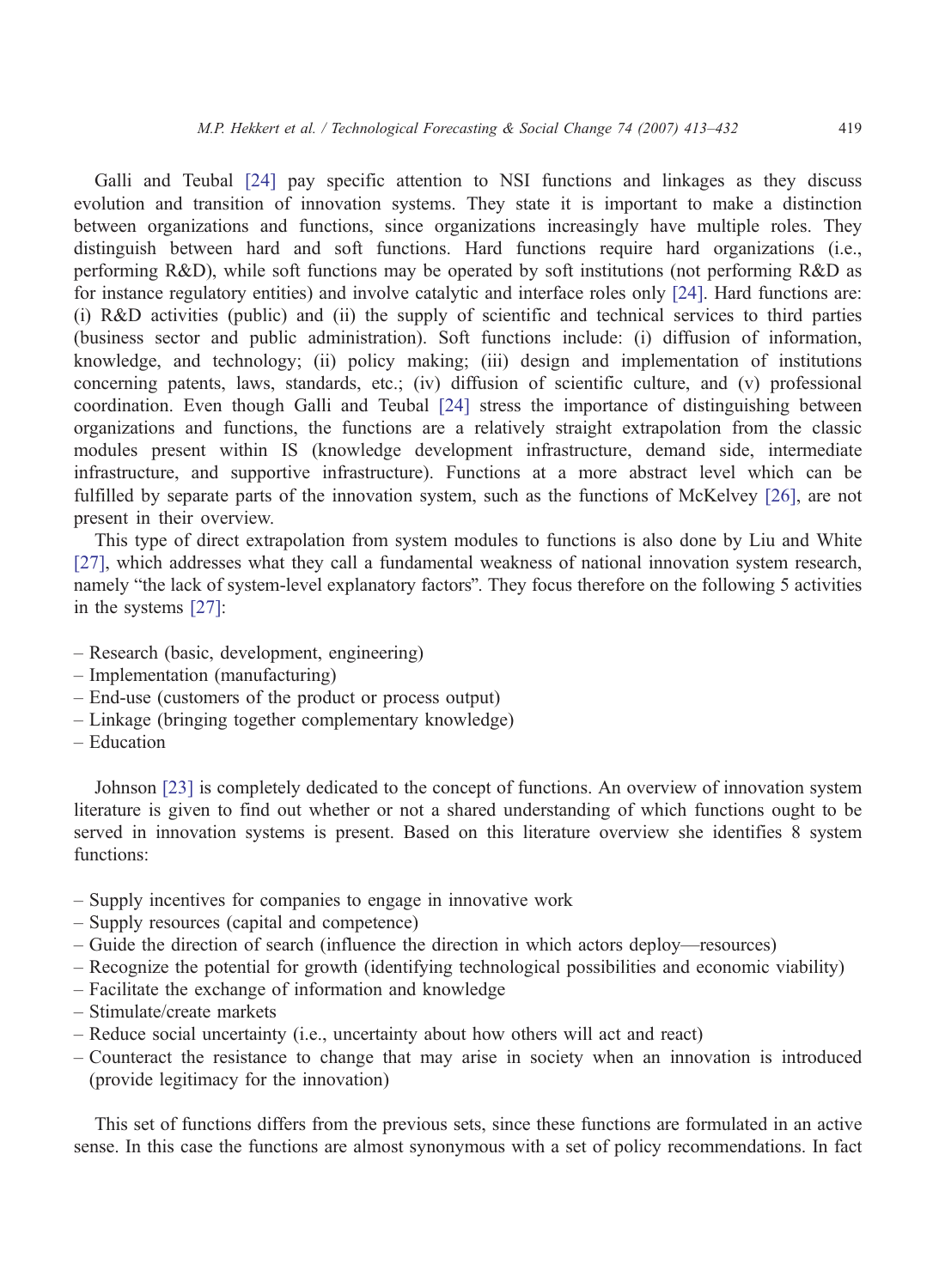this set of functions seems to suggest that the typical modules in innovation systems are present, but that key activities need to be performed before these modules can function well. Note the difference between Liu and White's 'Research' and Galli and Teubal's 'R&D' on the one hand and the first three functions of Johnson [\[23\]](#page-18-0) on the other. The latter indicates which system activities need to take place in order to make effective and efficient research possible.

In the empirical work following the work of Johnson [\[23\],](#page-18-0) the list of 8 functions is reduced to 5 functions [\[28\]:](#page-18-0)

- Create new knowledge
- Guide the direction of search processes
- Supply resources
- Facilitate the creation of positive external economies (in the form of an exchange of information, knowledge, and visions)
- Facilitate the formation of markets

In these empirical studies, this approach proved to be suitable to describe and begin to explain the transformation of specific transitions in technology specific innovation systems. The construction of this set of functions and its use for empirical studies is in line with the recommendations given by Lundvall et al. [\[29\],](#page-18-0) who states that making the system of innovation concept more dynamic is a major step in the direction of future research. Furthermore, he advises to focus on all aspects of competence building (not just a narrow focus on science and science-based activities). This is precisely what using this set of functions does.

There are three reasons for adopting the functions approach. First, this perspective makes comparison in terms of performance between innovation systems with different institutional set-ups more feasible. Second, the functions perspective permits a more systematic method of mapping determinants of innovation; this increases the analytical power of the IS approach, especially when doing a longitudinal analysis: "The external dynamics of an innovation may be studied by drawing maps of functional patterns over time. The internal dynamics are created by the interaction of functions, which make it possible for cumulative and circular causation to appear. By studying feedback loops between functions it is, thus, possible to get a picture of the internal dynamics of the system" [\[30\].](#page-18-0) Third, the functions perspective has the potential to deliver a clear set of policy targets as well as instruments to meet these targets: "System performance may be evaluated in terms of the 'functionality' of a particular innovation system, i.e., in terms of how well the functions are served within the system. The meaning of 'well served' for capital goods industry development is expected to differ depending on what particular stage of evolution an industry is in" [\[30–32\].](#page-18-0)

From a policy perspective, Smits and Kuhlman [\[1\]](#page-17-0) conclude that present-day innovation processes ask for (more attention for) instruments that support the following functions:

- Manage interfaces; cut across subsystem borders and supersede tunnel visions and dead-locks of narrow negotiation arenas; stimulate the debate.
- $-$  Build and organize (innovation) systems; facilitate construction ('Neue Kombinationen') and deconstruction ('creative destruction') of (sub)systems; initiate discourse, alignment, consensus. Prevent lock-in; identify and facilitate prime movers, ensure that all relevant actors are involved. All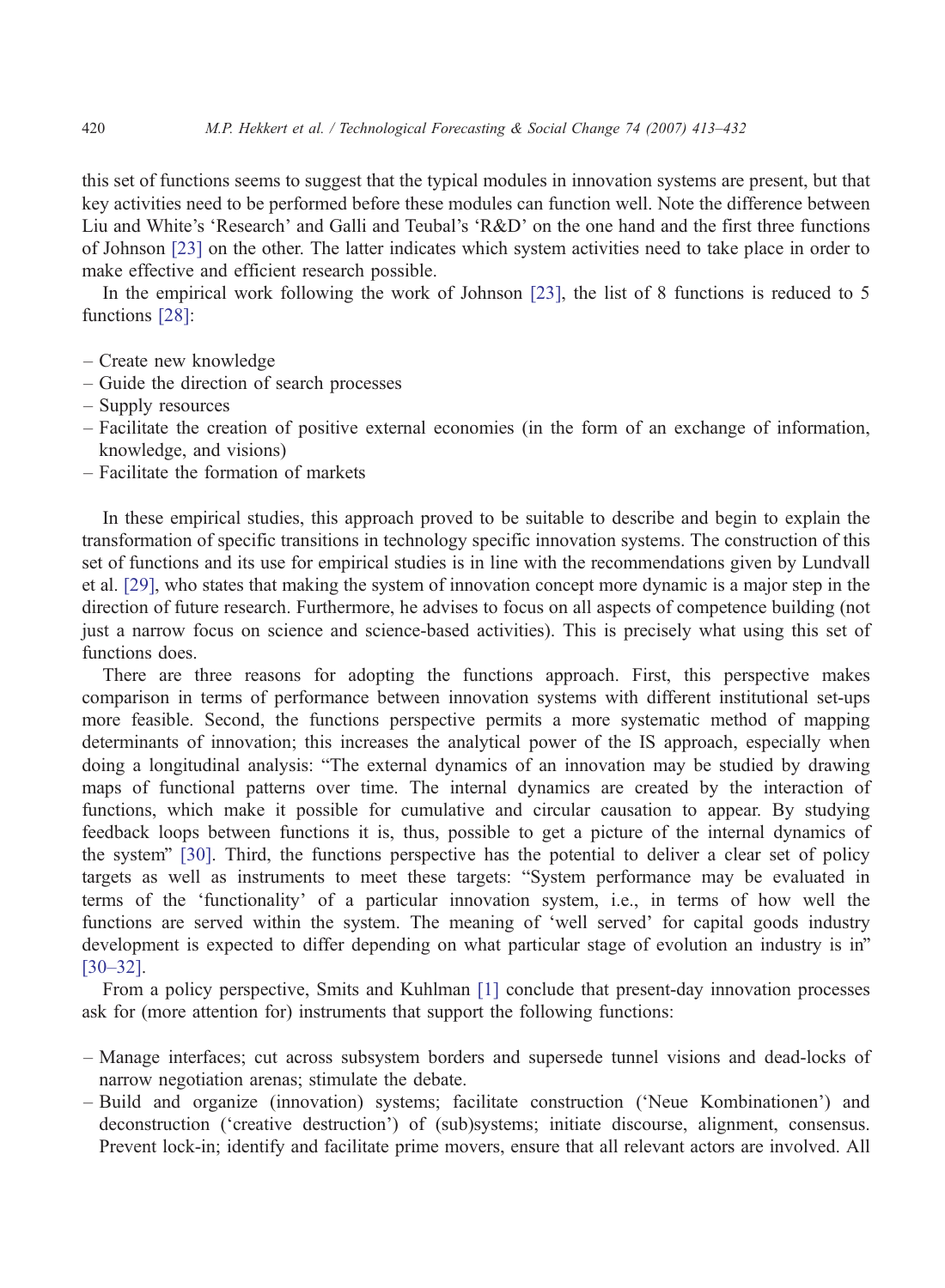these are part of this function. As an illustration for the case of energy systems, we already referred to [\[33\].](#page-18-0)

- Provide a platform for learning and experimenting; create conditions for various forms of learning such as: learning by doing, learning by using and learning by interacting [\[7,34\].](#page-17-0)
- Provide an infrastructure for strategic intelligence; identify sources (Technology Assessment, Foresight, Evaluation, Bench Marking); build links between sources; improve accessibility for all relevant actors (Clearing house); stimulate the development of the capacity to produce strategic information tailored to the needs of actors involved [\[35\].](#page-18-0)
- Stimulate demand articulation, strategy, and vision development.
- Stimulate and facilitate the search for possible applications; develop instruments that support discourse, vision, and strategy development. This last point, as is point 4, is further illustrated by the growing body of knowledge on the role of users in innovation processes [\[36\].](#page-18-0)

Instruments that function at system level already exist. Examples are non-product standards [\[37\],](#page-18-0) foresight programs [\[38\],](#page-18-0) and information campaigns of governments and branch organizations to raise the awareness of the public and enterprises for the opportunities offered by specific technologies. However, recent evaluations of innovation policy instruments in several OECD countries, show that the policy instruments portfolio is still heavily dominated by financial instruments. In their comparative analysis of the innovation policy instrument portfolios of nine countries, Boekholt et al. [\[39\]](#page-18-0) conclude: "If we look at the current policy mix in the benchmark countries we see that supporting R&D in individual companies is still the major objective of innovation policies in many countries." It may be clear that systemic instruments are an important addition to the policy instruments portfolio, to better equip this portfolio to stimulate the innovation system functions as discussed in the foregoing.

## 5. Proposed set of functions

Based on the different categories of functions and several empirical studies at Utrecht University [\[40,41\]](#page-19-0), we propose the following set of functions to be applied when mapping the key activities in innovation systems, and to describe and explain shifts in technology specific innovation systems.<sup>1</sup>

## 5.1. Function 1: entrepreneurial activities

There is no such thing as an innovation system without entrepreneurs. Entrepreneurs are essential for a well functioning innovation system. The role of the entrepreneur is to turn the potential of new knowledge, networks, and markets into concrete actions to generate–and take advantage of–new business opportunities. Entrepreneurs can be either new entrants that have the vision of business opportunities in new markets, or incumbent companies who diversify their business strategy to take advantage of new developments.

 $<sup>1</sup>$  This list of functions is, to a large extent, harmonized with colleagues from Chalmers University (Sweden) to be used in</sup> empirical work both in Utrecht and Chalmers.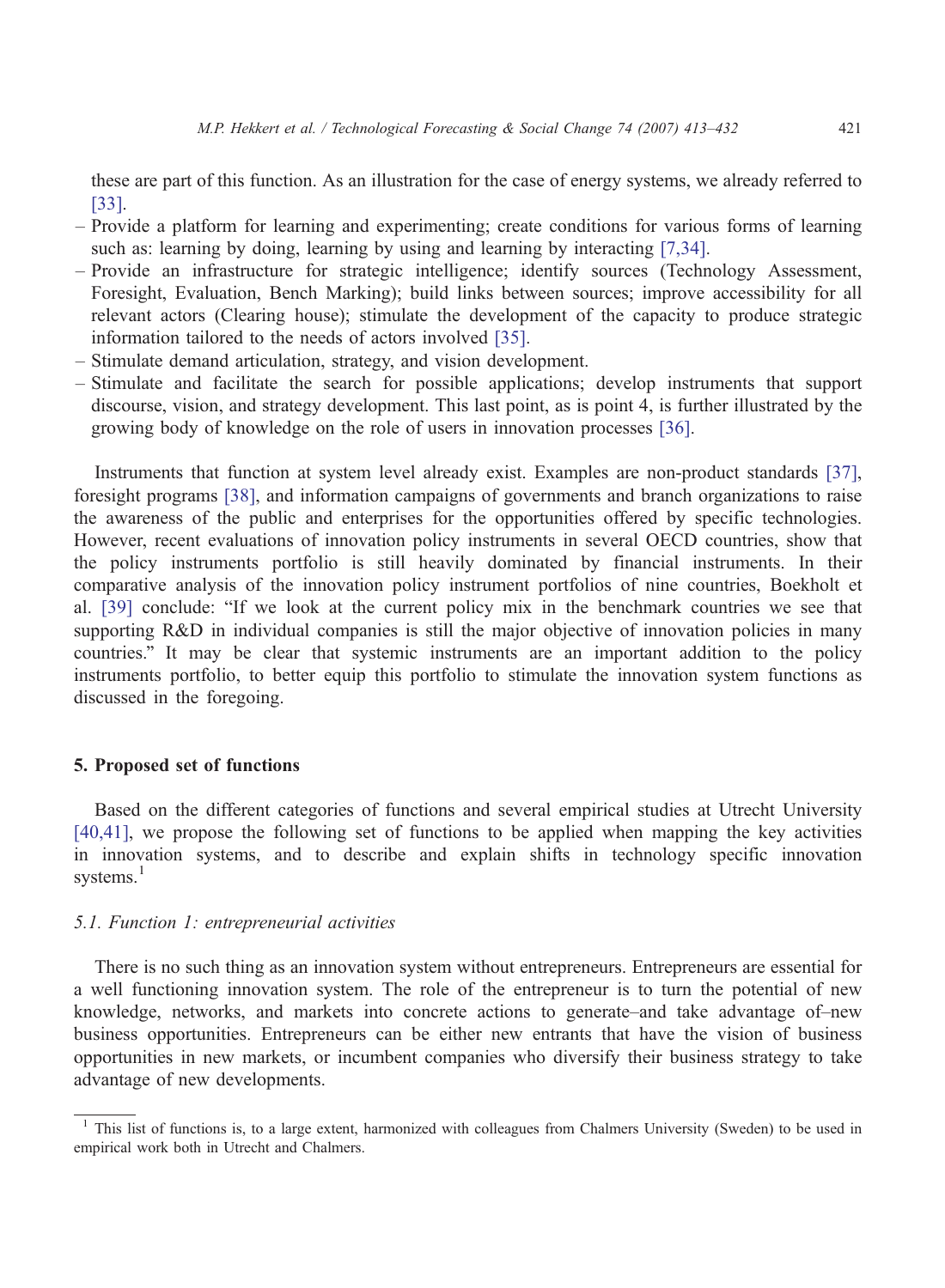The entrepreneurs' risky experiments are necessary to cope with the large uncertainties that follow from new combinations of technological knowledge, applications and markets.<sup>2</sup> By experimenting, more knowledge can be collected about the functioning of the technology under different circumstances. Moreover, reactions of consumers, government, competitors, and suppliers can be evaluated. By experimenting, many forms of learning take place.

The presence of active entrepreneurs is a first and prime indication of the performance of an innovation system. When entrepreneurial activity lags behind, causes may be found in the other six functions. We expect that the odds of a firm successfully developing an innovation, primarily depend on how the innovation system is developed in terms of functions 2 to 7; a well functioning system will probably lead to a climate in which entrepreneurial activities blossom. Van de Ven stresses that these functions should not be seen as external factors that cannot be influenced by the entrepreneur. In fact, since a well functioning innovation system is critical to the success of the entrepreneur, he will have to decide on how much effort he will dedicated to in-firm processes and how much to influencing the system around him. Usually, one entrepreneur cannot fulfill all functions simultaneously by himself. Therefore, Van de Ven formulates three questions that–from the viewpoint of the individual firm–need to be answered: 1) which functions will the entrepreneur perform?, 2) which organizations should the firm link to, in order to perform other functions?, and 3) which organizations will the firm compete with on certain functions? [\[43\].](#page-19-0)

An illustration can be taken from the case of biofuels in the Netherlands. Since the Dutch government has been reluctant to give tax exemptions for biofuels, several entrepreneurs collectively lobby for this tax exemption, all stressing the benefit of biofuels for the environment. At the same time these entrepreneurs compete for collective R&D resources and, in this process, they emphasize the benefits of their specific technology over other technologies [\[41\].](#page-19-0) From Suurs and Hekkert it becomes clear that incumbent entrepreneurs who aim to diversify their business strategy, are much more active in fulfilling system functions than new start ups [\[41\].](#page-19-0)

This function can be analysed by mapping the number of new entrants, the number of diversification activities of incumbent actors, and the number of experiments with the new technology.

# 5.2. Function 2: knowledge development

As mentioned above, mechanisms of learning are at the heart of any innovation process. For instance, according to Lundvall: "the most fundamental resource in the modern economy is knowledge and, accordingly, the most important process is learning" [\[7\].](#page-17-0) Therefore, R&D and knowledge development are prerequisites within the innovation system. This function encompasses 'learning by searching' and 'learning by doing'.

Three typical indicators to map this function over time are: 1) R&D projects, 2) patents, and 3) investments in R&D. While these indicators map the effort put into knowledge development, one might also map the increase in technological performance by means of so-called learning curves [\[44\].](#page-19-0)

<sup>&</sup>lt;sup>2</sup> This uncertainty is a fundamental feature of technological and industrial development. In [\[42\]](#page-19-0) a framework is presented regarding uncertainties in technological transitions. They distinguish between technological, resource, competitive, supplier, consumer, and political uncertainty.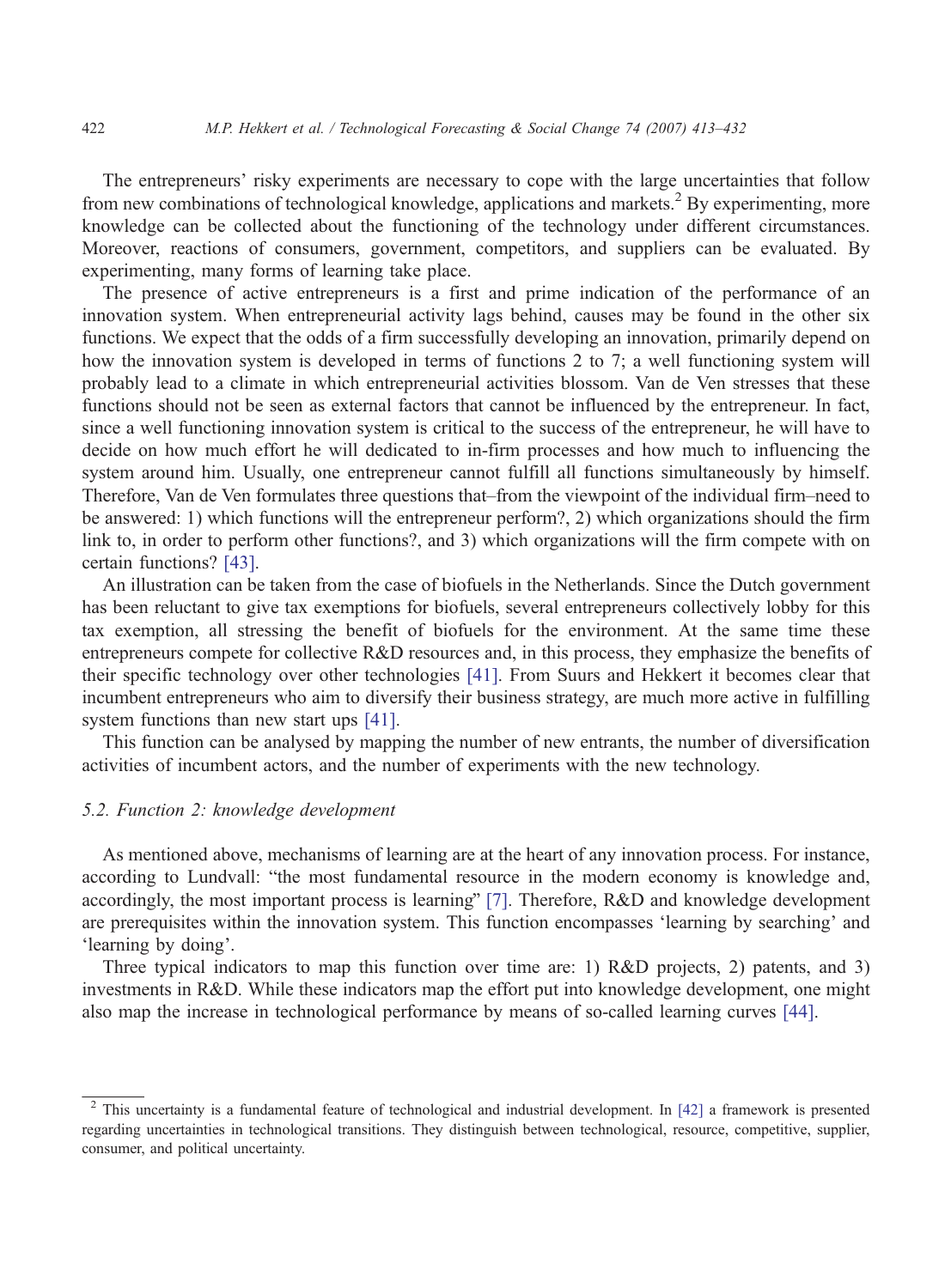# 5.3. Function 3: knowledge diffusion through networks

According to [\[17\]](#page-18-0) the essential function of networks is the exchange of information. This is important in a strict R&D setting, but especially in a heterogeneous context where R&D meets government, competitors, and market. Here policy decisions (standards, long term targets) should be consistent with the latest technological insights and, at the same time, R&D agendas should be affected by changing norms and values. This way, network activity can be regarded as a precondition to 'learning by interacting'. When user producer networks are concerned, it can also be regarded as 'learning by using'.

This function can be analysed by mapping the number of workshops and conferences devoted to a specific technology topic, and by mapping the network size and intensity over time.

## 5.4. Function 4: guidance of the search

Since resources are almost always limited, it is important that, when various technological options exist, specific foci are chosen for further investments. Without this selection there will be insufficient resources left for the individual options. This function can be fulfilled by a variety of system components such as the industry, the government, and/or the market. When knowledge creation (function 2) is regarded as the creation of technological variety, this function represents the process of selection.

Also, from a societal stance, guidance of the search is an important activity. Where functions 2 and 3 referred to mechanisms of learning, without discussing the direction of the learning process, guidance of the search indicates that technological change is not autonomous. Changing preferences in society, if strong and visible, can influence R&D priority setting and thus the direction of technological change.

As a function, guidance of the search refers to those activities within the innovation system that can positively affect the visibility and clarity of specific wants among technology users.

An example in the field of renewable energy is the long-term goals that are set by different governments to reach a certain share of renewable energy in the future. The Netherlands for example formulated the ambition to reach a share of 10% renewable energy in 2020. This ambition grants a certain degree of legitimacy to the development of sustainable energy technologies and stimulates the allocation of resources for this development. Another example is formed by the ambitious goals set by the Californian Air Resources Board in 1990, to oblige the major car manufacturers to bring zero emission vehicles to the market in 2003. Frenken et al. showed that this long term policy goal led to an increase in R&D activities to develop low emission vehicles [\[45\].](#page-19-0)

Note that guidance of the search is not solely a matter of market or government influence; it is often an interactive and cumulative process of exchanging ideas between technology producers, technology users, and many other actors, in which the technology itself is not a constant but a variable. Expectations are an important, though elusive, phenomenon in this (see the work of [\[46\]](#page-19-0) and [\[47\]\)](#page-19-0). Often actors (whether R&D focused or policy minded) are initially driven by little more than a hunch. Vague ideas are often tried out in experiments (function 1), their success (and failure) can be communicated to other actors (function 3), thereby reducing the (perceived) degree of uncertainty. This in turn triggers expectations, which are communicated throughout the system (function 4). Occasionally, under the influence of 'success stories', expectations on a specific topic converge and generate a momentum for change in a specific direction.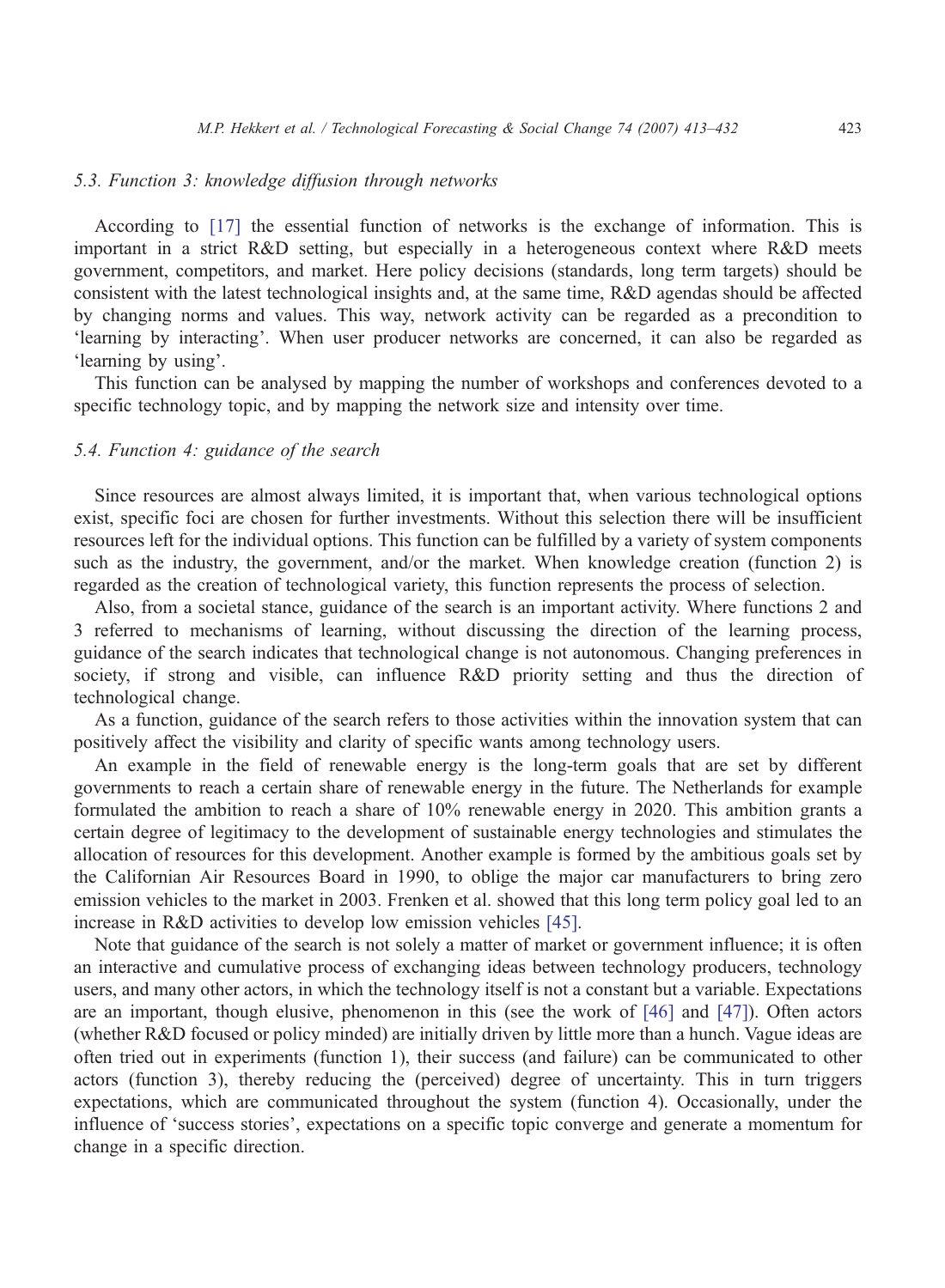A classic example that shows the role of expectations in technology development is the case of hydrogen energy. The promise of this fuel is that it is ultra clean (it only leads to water vapor when converted into useful energy) and that it can be produced from a wide variety of sources (electrolysis of water, gasification of biomass, coal, and natural gas). The successful development and implementation of hydrogen technologies is a major challenge. Major cost reductions are necessary, technological breakthroughs are required, and a complete alteration of our energy infrastructure is necessary. Although policy makers and engineers are aware of these challenges, the high expectations regarding this energy carrier are a major incentive to finance and conduct research to overcome these challenges. The type of wording used by scientists and policy makers is often a good indication for these expectations. President Bush used the term 'freedom fuel' when he announced his decision to grant large funds to the development of hydrogen fuelled fuel cell vehicles.

This function can be analysed by mapping specific targets set by governments or industries regarding the use of a specific technology and by mapping the number of articles in professional journals that raise expectations about new technological developments. By counting the number of articles that are positive or negative regarding the new technology development, the state of the debate can be assessed. A strong discussion about the potential benefits of new technology is likely to hamper future developments, while a strong emphasis on the positive aspects is likely to stimulate technology development.

# 5.5. Function 5: market formation

New technology often has difficulty to compete with embedded technologies. Rosenberg puts it like this: "Most inventions are relatively crude and inefficient at the date when they are first recognized as constituting a new innovation. They are, of necessity, badly adapted to many of the ultimate uses to which they will eventually be put; therefore, they may offer only very small advantages, or perhaps none at all, over previously existing techniques. Diffusion under these circumstances will necessarily be slow" [\[48\].](#page-19-0) Because of this, it is important to create protected space for new technologies. One possibility is the formation of temporary niche markets [\[49\]](#page-19-0) for specific applications of a technology. Within such an environment actors can learn about the new technology (function 2 and 3) and expectation can be developed (function 4). Another possibility is to create a (temporary) competitive advantage by favorable tax regimes (e.g., the Dutch experience with reducing taxes for renewable energy) or minimal consumption quotes (e.g., the German feed-in law for renewable energy).

This function can be analysed by mapping the number of niche markets that have been introduced, specific tax regimes for new technologies, and new environmental standards that improve the chances for new environmental technologies.

A clear example of the role of market formation on technology development can be found in the comparison of Germany and the Netherlands regarding the production and use of biofuels. In Germany fuels based on renewable resources enjoy a tax exemption. This has proved a major stimulus for all kind of initiatives to produce biofuels and to bring them to the market, since the costs of biofuels for consumers are equal to that of fossil fuels. The result is that German cars are adapted to make the use of biofuels possible and that biofuels are available at many gas stations in Germany. In the Netherlands, no structural tax exemption was granted. This has blocked initiatives regarding this technology, and biofuels are still not available for the general public [\[41\].](#page-19-0)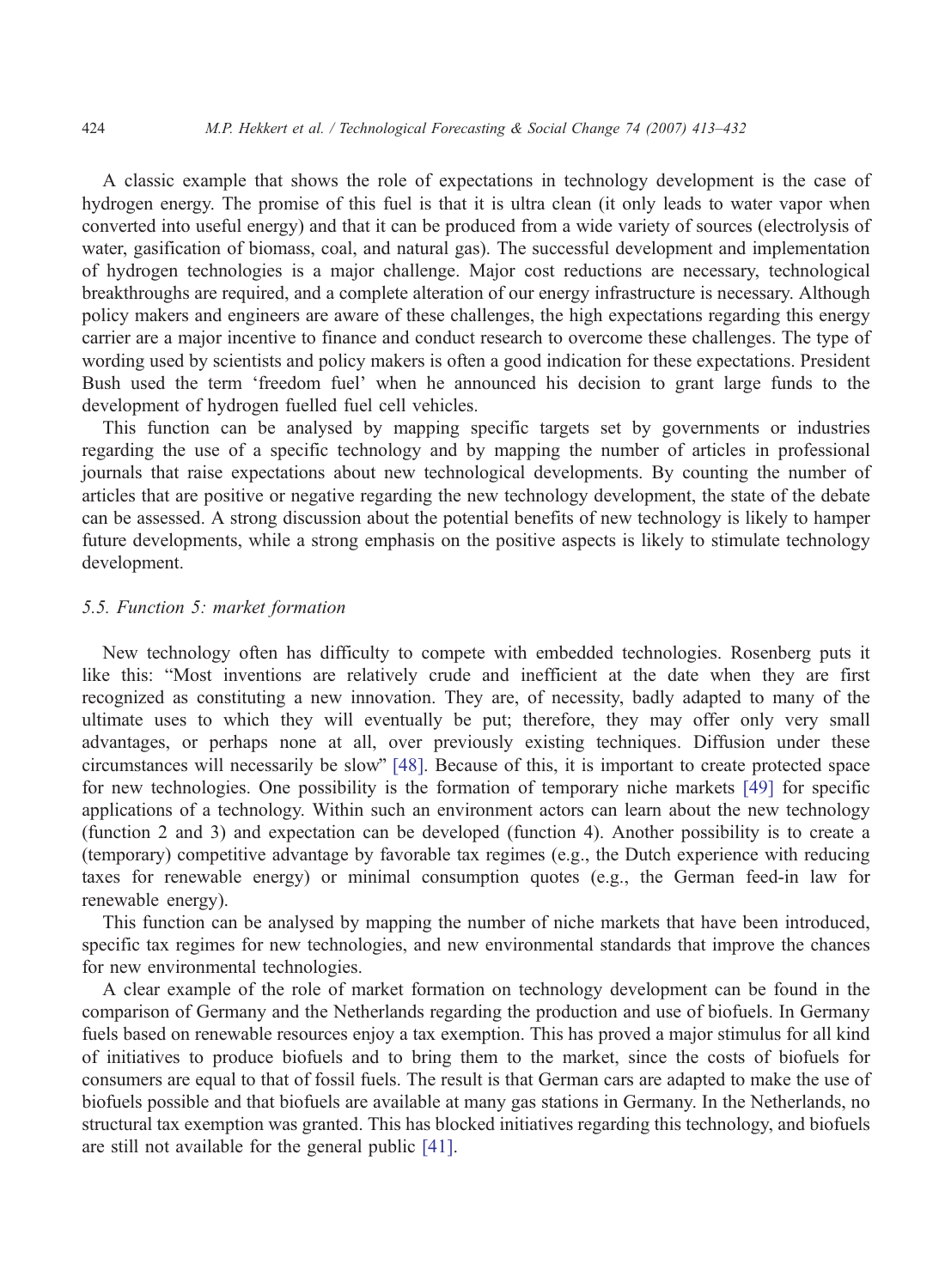# 5.6. Function 6: resources mobilization

Resources, both financial and human capital, are necessary as a basic input to all activities within the innovation system. For a specific technology, the allocation of sufficient resources is necessary to make knowledge production possible. In this sense, this function can be regarded as an important input to function 2.

Examples of this activity are funds made available for long term R&D programs set up by industry or government to develop specific technological knowledge, and funds made available to allow testing of new technologies in niche experiments (function 1).

This function is difficult to map by means of specific indicators over time. In this case the best suited method to create insight in the fulfillment of this function is to detect, by means of interviews, whether or not inner core actors perceive access to sufficient resources as problematic.

## 5.7. Function 7: creation of legitimacy/counteract resistance to change

In order to develop well, a new technology has to become part of an incumbent regime, or it even has to overthrow it. Parties with vested interests will often oppose to this force of 'creative destruction'. In that case, advocacy coalitions can function as a catalyst; they put a new technology on the agenda (function 4), lobby for resources (function 6) and favorable tax regimes (function 5), and by doing so create legitimacy for a new technological trajectory [\[50\].](#page-19-0) If successful, advocacy coalitions will grow in size and influence; they may become powerful enough to brisk up the spirit of creative destruction. The scale and successes of these coalitions directly depend on the available resources (function 6) and the future expectations (function 4) associated with the new technology.

This function can be analysed by mapping the rise and growth of interest groups and their lobby actions.

To illustrate this function, we return to the example of biofuels in Germany. The success was not only based on the structural tax exemption but also on a fierce lobby for this new technology. The centre of the lobby was the agricultural sector. Farmers were able to get EU-subsidies within the so-called 'set aside program': they acquired subsidies when allocating land to the production of non-food crops. By producing canola they were able to enjoy the benefits of this subsidy and make money by selling biodiesel based on canola oil. This benefit led to the foundation of the Union For the promotion of Oil and Protein plants (UFOP). The UFOP quickly became a platform for constructive cooperation between plant breeders, farmers, agricultural traders, oil mills, biodiesel producers, and representatives of government and the science community. They initiated an early market (function 5) for biodiesel by means of a comprehensive tractor fleet, and persuaded taxi companies to adopt biodiesel as fuel. In turn the taxi companies demanded guaranties from the automotive sector, which resulted in the statement by Volkswagen in 1995 that all new models were warranted to run on biodiesel. The rise of biofuels seemed to be irreversible from that point on, resulting in 1300 commercial gas stations in 2003 [\[51\].](#page-19-0)

#### 6. Functions, interactions and momentum

Functions influence each other. Fulfillment of a certain function quite likely has its effects on the fulfillment of other functions. For example, we have seen in the hydrogen case that a clear legitimacy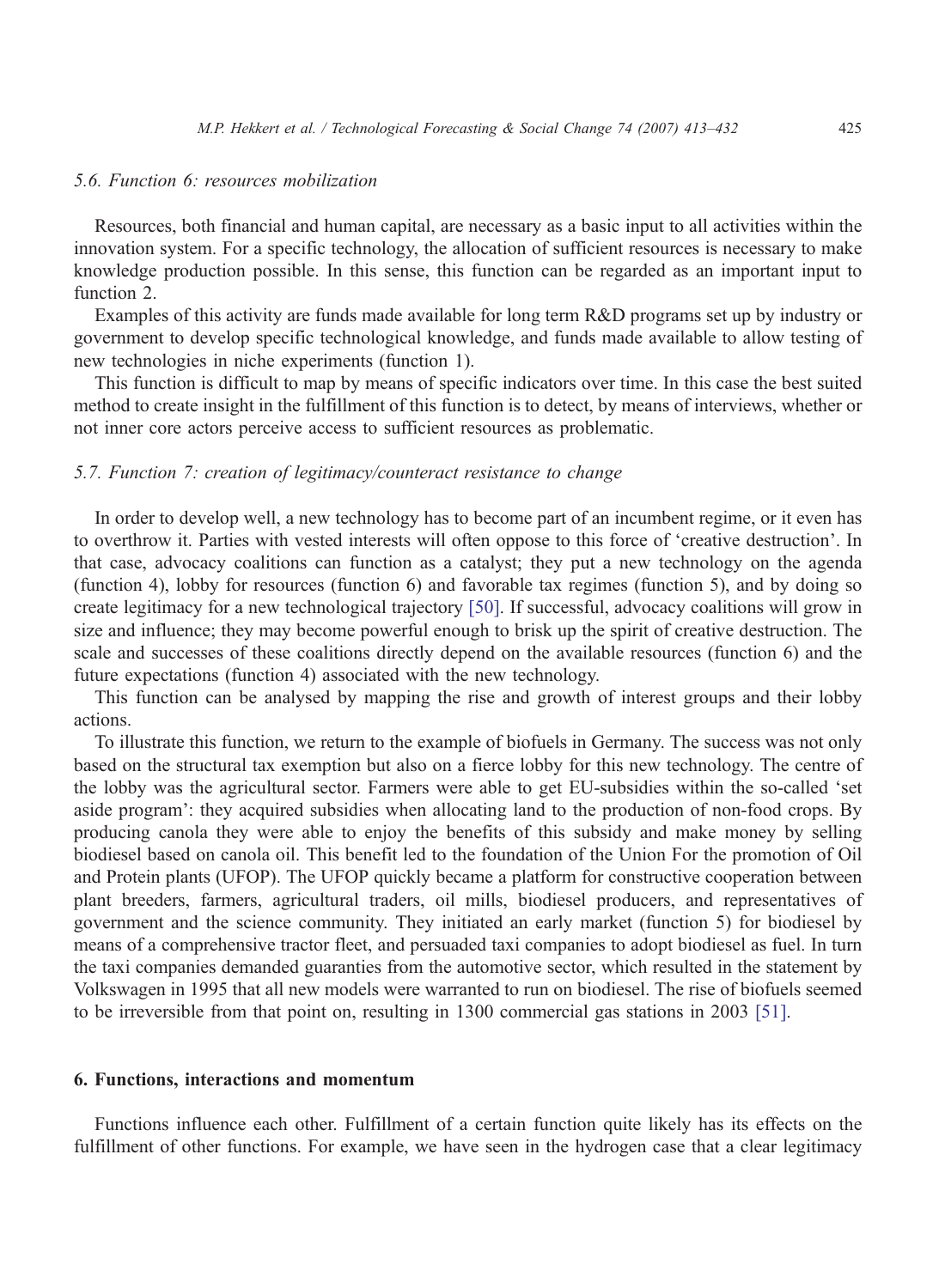<span id="page-13-0"></span>(function 4: guidance of the search) has positive effects on knowledge creation. At the same time, a certain amount of knowledge creation is necessary to create expectations about the new technology, which may eventually lead to the building up of legitimacy. Therefore, we expect a non-linear model with multiple interactions between functions, which will either positively or negatively affect the overall performance of the system. The fact that functions positively interact and influence each other can be considered a necessary condition for structural change and, thus, for systemic innovation. Jacobsson and Johnson have described the mechanisms of change processes of innovation systems [\[33\].](#page-18-0) According to them the function fulfillment could lead to virtuous cycles of processes of change (or positive feedback loops) that strengthen each other and lead to the building up of momentum to create a process of creative destruction within the incumbent system. Therefore, empirical research should focus on creating insight in how the process of momentum building takes place. This should lead to important insights in how to influence the innovation direction in nations and sectors.

Since we have defined 7 functions, many possible interactions are possible. However, the number of possible starting points is much smaller. Our empirical work shows that developments often start with a limited number of functions that pull other system functions. Fig. 2 depicts three of such initial patterns, which we label as motors of change.

A common trigger for virtuous cycles in the field of sustainable technologies is function 4: guidance of the search. In this case societal problems are identified and government goals are set to limit environmental damage. These goals lead to new resources which, in turn, lead to knowledge development and increasing expectations about technological options (motor C in Fig. 2) [\[52\].](#page-19-0)

Another possible start for virtuous circles are entrepreneurs who lobby for better economic conditions to make further technology development possible (function 7: counteract resistance to change). They either lobby for more resources to perform R&D which may lead to higher expectations (motor B, Fig. 2), or they lobby for market formation since very often a level playing field is not present (motor A, Fig. 2). When markets are created, a boost in entrepreneurial activities [F1] is often visible leading to more knowledge formation [F2], more experimentation [F1], and increased lobby [F7] for even better conditions and high expectations that guide further research [F4].



Fig. 2. Three typical motors of change.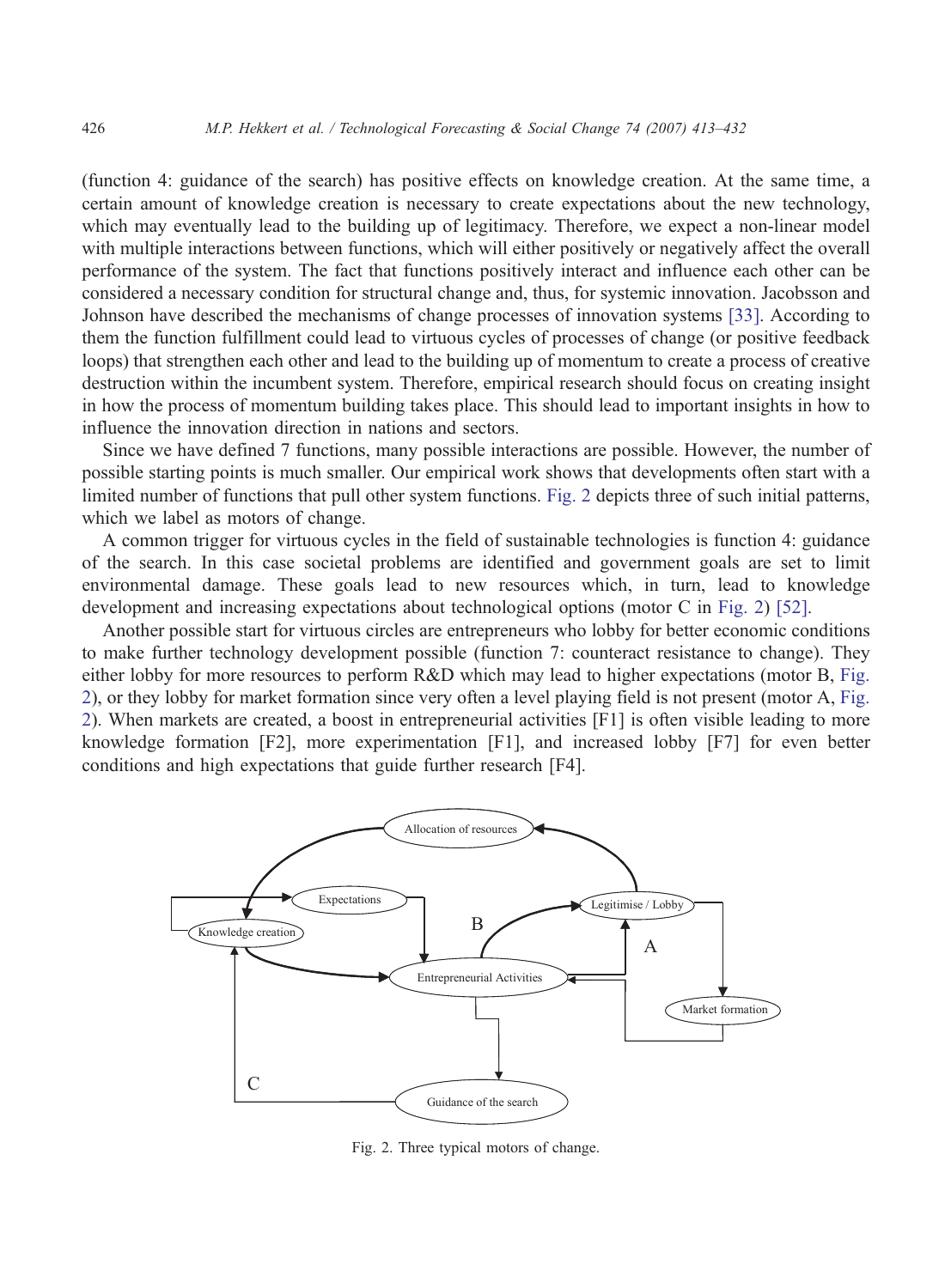The latter example took place in the Netherlands when the Dutch government decided to grant tax exemptions for a number of local initiatives for the application of biofuels [\[41\].](#page-19-0)

Vicious cycles are also possible. In this case negative function fulfillment leads to reduced activities related to other functions and thereby slowing down or stopping progress. An example of a vicious cycle is the case of biomass gasification in the Netherlands. The expectations of this technology were very high, until several demonstration projects showed poor results. This led to a collective disappointment in the technology, which in turn negatively influenced new projects, the availability of resources, and knowledge development. It took years before the biomass gasification innovation system was back on track [\[53\].](#page-19-0)

## 7. Process analysis as mapping method

The whole purpose of using the concept of functions of innovation systems is to understand processes of technological change and innovation. We have argued that acceleration in system change may occur when functions interact and lead to virtuous cycles. System change only takes place when certain thresholds of function fulfillment are reached. Thus, we need a research approach that takes the order and sequence of all relevant processes into account. Therefore, the dominant research strategy in the social sciences, the variance approach, is inadequate for analyzing how function fulfillment leads to system change. This approach is well suited for explaining continuous change driven by simple unidirectional deterministic causation, yet it ignores the order of events. Moreover, the qualitative aspects of the various processes and the richness of the information they generate are often neglected when using statistical approaches.

A more fruitful research approach is the so-called process approach or sequence analysis [\[54–56\].](#page-19-0) The process approach conceptualizes development and change processes as sequences of events. It explains outcomes as the result of the order of events. It encompasses continuous and discontinuous causation, critical incidents, contextual effects and effects of formative patterns [\[54\].](#page-19-0)

Where the variance approach leads to insights as for instance: the presence of function  $X$  explains partly the development of the new technology, the process approach presents a story line of how function  $X$  influences technology development and at the same time all the other functions. Thus, the process approach creates much more insight in the underlying mechanisms that determine technological change through time.

How is an approach like this applied? The basis of the process approach is the 'event'. Events are what the central subjects do or what happens to them. In studies of Van de Ven and colleagues carried out in the framework of the Minnesota project, events around a specific innovation project were mapped [\[10\].](#page-17-0) Due to such a focus on the micro level of innovation, quite detailed information can be gathered by means of observing organizational meetings, studying minutes of meetings, organizational reports, etc. This type of study can even been done real time. In our case we aim to map the events that take place within the technology specific innovation system under investigation. This implies a much broader research focus. The data collection in this case is not so much focused on following all the individual agents or innovation projects in the system, but on events that are *reported* at the system level. Suitable sources to collect information on the events that took place are newspaper archives and professional journals. Based on a data search, a historical database is constructed in which all relevant events related to a specific technological trajectory are mapped. These events can be workshops on the technology, the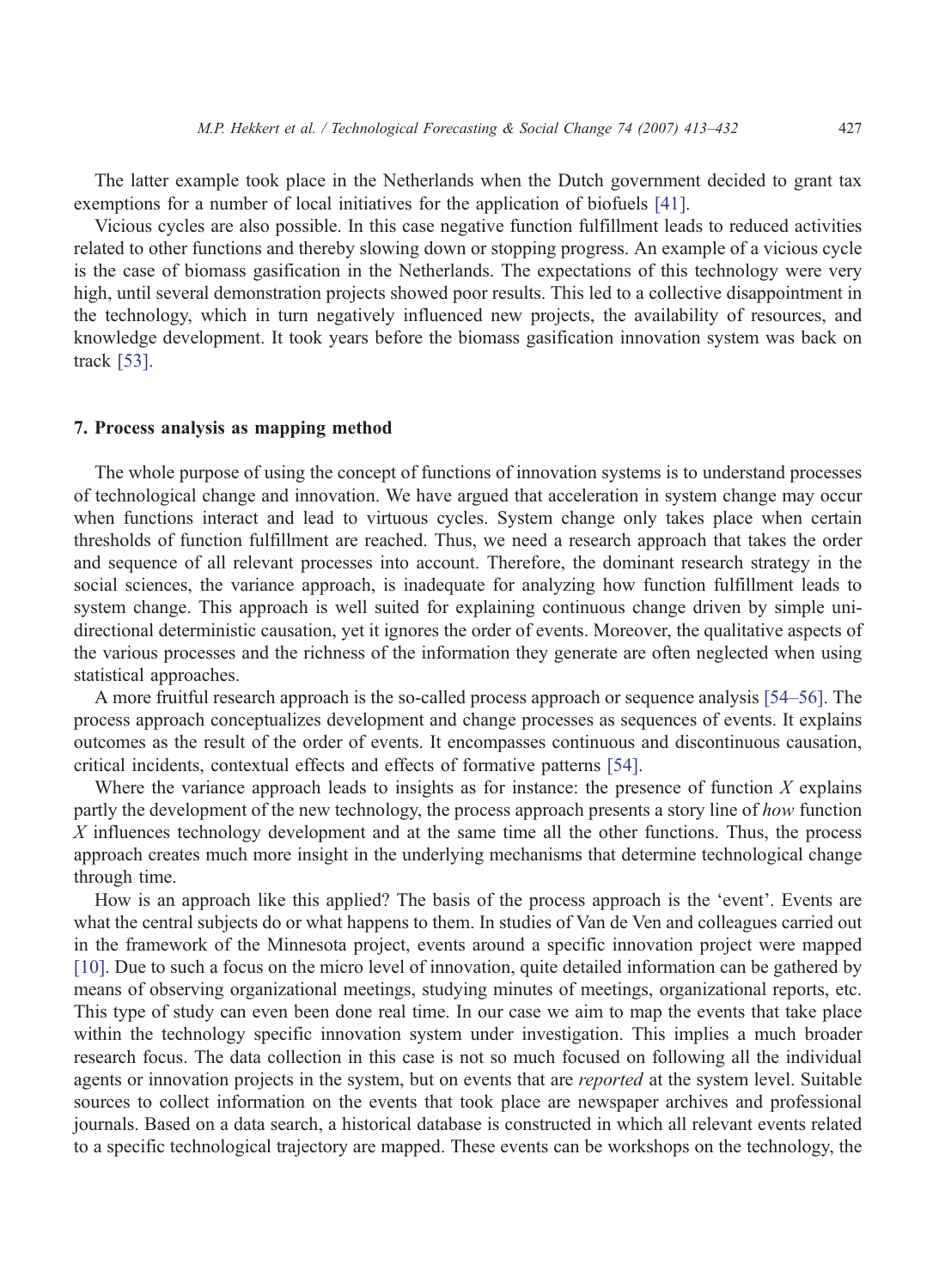start up of R&D projects, expressions of expectations about the technology in the press, announcements of resources that are made available, etc.

All the events that are mapped are then allocated to the seven functions by means of an allocation scheme. This procedure allows the researcher to check the false validity of the seven functions. When many events are difficult to allocate to either one of the seven functions, this is a clear indication that the list of functions is not complete or all together senseless. On the other hand, when only a very small number of events relate to a specific function, this function might not be relevant to understand technological change. First results based on empirical studies on the dynamics of the innovation systems around biomass digestion, biomass gasification, and biofuels in the Netherlands showed that the set of functions corresponds well with empirical data [\[40,41,53\].](#page-19-0)

Events can either positively or negatively contribute to the functioning of the innovation system. Therefore, all events are categorized as either positive or negative. For example, events that are categorized as knowledge development are rated positive when research projects start, and negative when they are terminated. Furthermore, events that are categorized as guidance of the search are rated positive/negative when they express a positive/negative opinion regarding the technology under investigation.

When all events are allocated to functions, they can be plotted in figures. For every function, one figure shows the pattern over time. By presenting seven pictures, a clear picture is drawn of the total functional pattern of the innovation system under investigation over time. This gives a quick and strong visible presentation of which functions perform well and which do not, and which periods show good system functioning and which periods do not. In [\[40\]](#page-19-0) this method is demonstrated for analyzing the development of biomass digestion in the Netherlands.

The final outcome of the process analysis is a storyline, underpinned by several pictures where the events are plotted over time, of how the development of the innovation system has changed over time and the role of the different functions in this development. The story should focus on extracting general patterns like the motors presented in [Fig. 2.](#page-13-0) Cross case analysis can then be used to test whether these patterns are case specific or whether they hold more generally. Insights in these patterns are the first step towards policy recommendations regarding the governance of technology specific innovation systems.

## 8. Functions as functionalist explanations?

The use of functions in social theories has a long and troubled history and, therefore, we choose to end this paper by addressing some salient issues related to so-called functionalism. In general, functionalist theoretical perspectives have two major characteristics in common: (i) the idea of the social world as an objective reality which can be studied by applying the traditional method of the natural sciences; and (ii) the use of a model based on an analogy between the individual organism and society. Both elements have raised severe criticisms, which we wholeheartedly share; they warrant some discussion due to our use of the term 'function'.

Ad (i). The positivist view with which functionalism is associated holds that social systems can be studied objectively, or value-free. The social world is regarded as a mechanistic system, which can be understood by discovering its elements and the laws by which they are directed. Since the social system, in this concept, does not essentially differ from the physical system, it should be studied by using the same methods as is done in studying the physical system. Given these associations we stress that our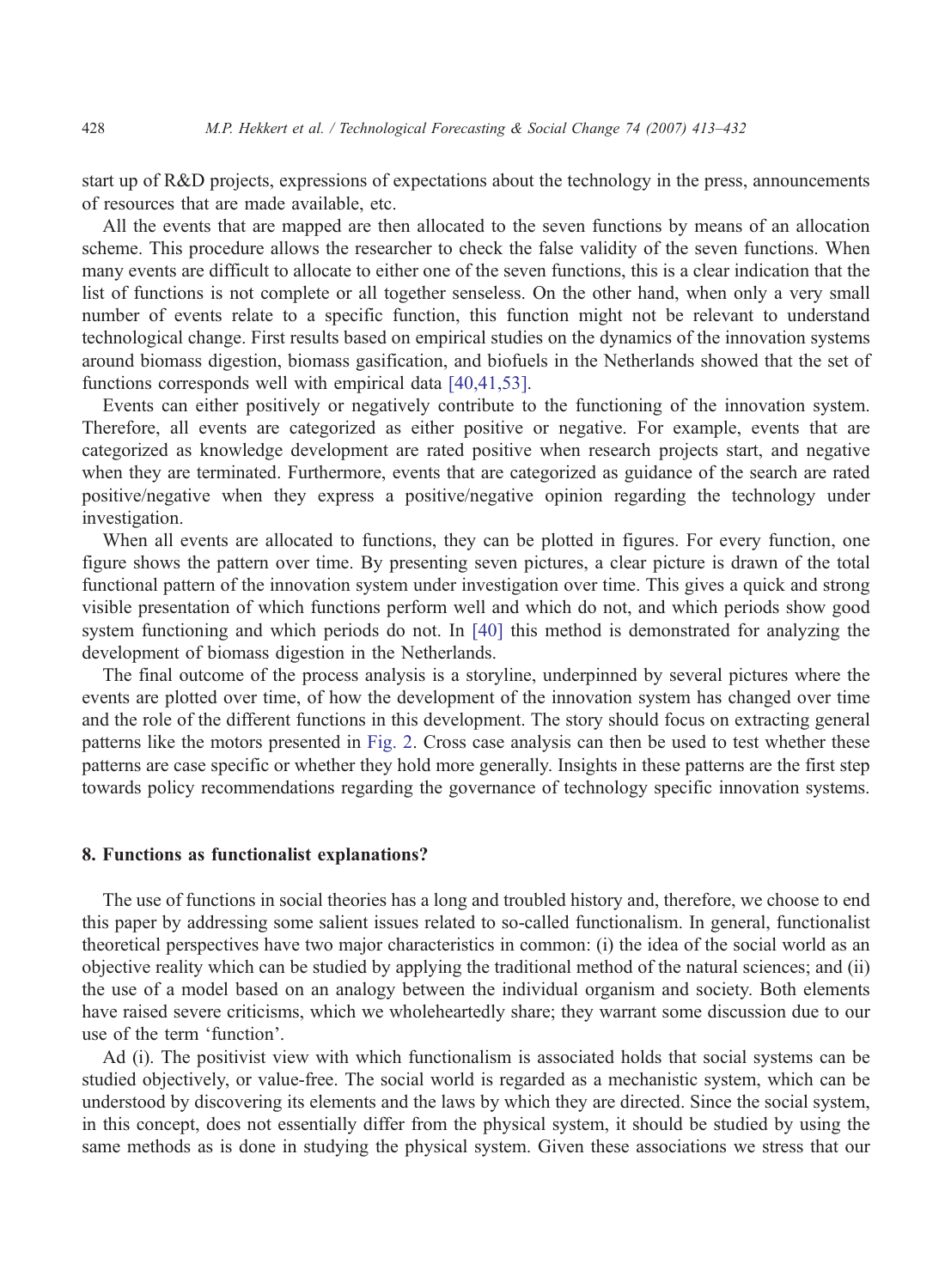project rejects these 'ambitions' and that we fully recognize the contingent and reflexive nature of social reality that prevents such an analysis. Our principal focus on the entrepreneurs and their *activities* may prove as an example of this.

Ad (ii). Drawing upon the model of the biological sciences, functionalist analysis examines social conduct in terms of how it contributes to the maintenance of an organic whole. It addresses the role of all social conduct in terms of the vitality of this whole. The major implication here is that the actors–or agents–that are collectively responsible for social conduct, are regarded merely as mechanistic elements that, through their individual activities, either intentionally or unintentionally, serve a 'higher goal'. Agents are compared with the organs–or even cells–of a living body; its goal is survival or, if we keep up the analogy, the persistence of the social system. This is where the notion of function comes in. Functions are activities that contribute to the survival of the social system as a whole, just as the different organs of the human body perform a variety of functions that are necessary for its survival.

In the traditional functionalist perspective, society is then seen as a nested set of 'systems within systems'. A person's psychological system is coupled to a small group-system and this group is enveloped by and connected with a community system; the community system is embedded within society. Talcott Parsons, a key figure in functionalist theorizing, even viewed the whole world as a system of societies [\[57,58\].](#page-19-0) Functionalists tend to focus mainly on the macro level; which is not that surprising since all individual action is to be explained in terms of system functioning. A serious drawback then is, of course, that delineation would be analytically impossible. After all, in this view reality can only be understood by looking at the totality of things; a true Hegelian perspective.

While such encompassing perspectives are truly tempting, we would like to stress the position of Robert Merton, who departs markedly from the macro level approach of Parsons and others. He regards theory as the development of middle-range propositions [\[59\].](#page-19-0) Thus, instead of constructing grand and abstract theories of society, theorists are advised to explain a restricted set of social phenomena. These modest explanations are then to be verified through empirical research and subsequently systematized into theoretical systems of broader scope and content.

Notwithstanding its cumbersome history, we think that the notion of 'function' is useful, provided we stress its *heuristic value* instead of its positivistic value: it helps to identify, understand, and compare the crucial activities in technology specific innovation systems and it creates insight in the dynamics and possible patterns of technological change and related innovation processes. By doing so, it offers policy makers and other actors involved in innovation processes important insights that may guide and support their actions.

## 9. Conclusions

In this article we presented a framework to study technological change. We explained that the concept of innovation systems is a very useful heuristic framework. However, it suffers from two major flaws. First, it is too static. Second, it lacks sufficient attention for the micro level. We proposed a framework to solve this. This framework is called 'functions of innovation systems'. It focuses on the most important processes that need to take place in innovation systems to lead successfully to technology development and diffusion. By mapping these processes (functions) over time, insight in the dynamics of innovation systems is created. Process analysis is proposed as a suitable research method, since the process approach conceptualizes development and change processes as sequences of events. It explains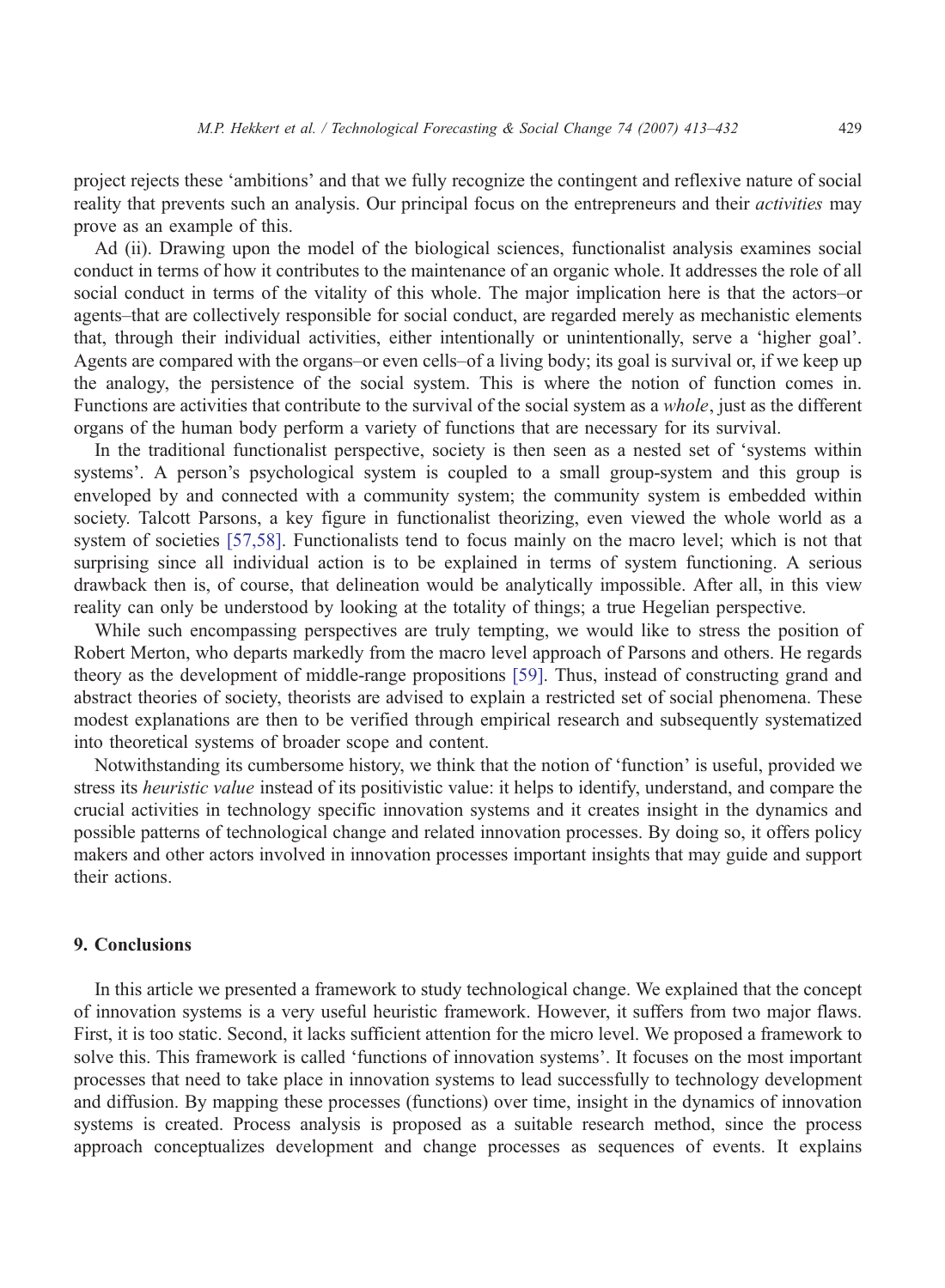<span id="page-17-0"></span>outcomes as the result of the order of events. Applying the process approach to map the functioning of several innovation systems over time, allows us to search for patterns in innovation system dynamics related to technological change.

This insight is likely to be highly relevant for policy. When policy initiatives aim to stimulate or influence the direction of technological change, insight in the current functioning of the relevant technology specific innovation systems is a first step in determining the optimal policy strategy. The next step is to develop and deploy policy initiatives to improve innovation system functioning (systemic instruments). This can be done by stimulating weak functions or by removing blocking mechanisms that prohibit good system functioning.

Further development of the functions of innovation systems approach, based on both theoretical and empirical research into the dynamics of innovation systems–processes at macro and micro level, as well as policy research into the implications for policy makers, policy concepts–and instruments, is necessary to improve the rigor and usefulness of this approach.

# Acknowledgements

The authors are grateful to Harro van Lente and two anonymous reviewers for comments on earlier versions of this paper. Anouk Florentinus, Karen Klomp, Floortje van der Hilst, Chris Kleinschmidt, and Arjen de Jong are thanked for contributing to our insights by working on empirical studies and by many discussions. The Dutch Knowledge Network on System Innovations and Transitions (KSI) is acknowledged for their financial contribution.

## **References**

- [1] R. Smits, S. Kuhlmann, The rise of systemic instruments in innovation policy, Int. J. Foresight Innov. Policyy 1 (1/2)  $(2004)$  4 – 32.
- [2] A. Grübler, Technology and Global Change, Cambridge University Press, Cambridge, 1998.
- [3] P. Weaver, L. Jansen, G. Grootveld, E. Spiegel, P. van, Sustainable Technology Development, Greenleaf Publishing, Sheffield, UK, 2000.
- [4] F. Geels, Technological Transitions as evolutionary reconfiguration processes: a multi level perspective and a case study, Res. Policy 31 (2002) 1257 – 1274.
- [5] IHDP-IT, International Human Dimensions Program—Industrial Transformation, website, [http://130.37.129.100/english/](http://130.37.129.100/english/o_o/instituten/IVM/research/ihdp-it/index.html) o\_o/instituten/IVM/research/ihdp-it/index.html, 2005.
- [6] A.D. Sagar, J.P. Holdren, Assessing the global energy innovation system: some key issues, Energy Policy 30 (6) (2002)  $465 - 469.$
- [7] B.-A. Lundvall, National Systems of Innovation: Towards a Theory of Innovation and Interactive Learning, Pinter, London, 1992.
- [8] R. Nelson, S.G. Winter, An Evolutionary Theory of Economic Change, Harvard University Press, Cambridge, MA, 1982.
- [9] C. Edquist, Innovation Systems and Innovation Policy: the state of the art. in Invited Paper for DRUID's Nelson-Winter Conference. 2001. Aalborg, Denmark.
- [10] A.H. van de Ven, D.E. Polley, R. Garud, S. Venkataraman, The Innovation Journey, Oxford University Press, New York/ Oxford, 1999, p. 422.
- [11] S. Jacobsson, A. Bergek, Transforming the energy sector: the evolution of technological systems in renewable energy technology, Ind. Corp. Change 13 (5) (2004) 815 – 849.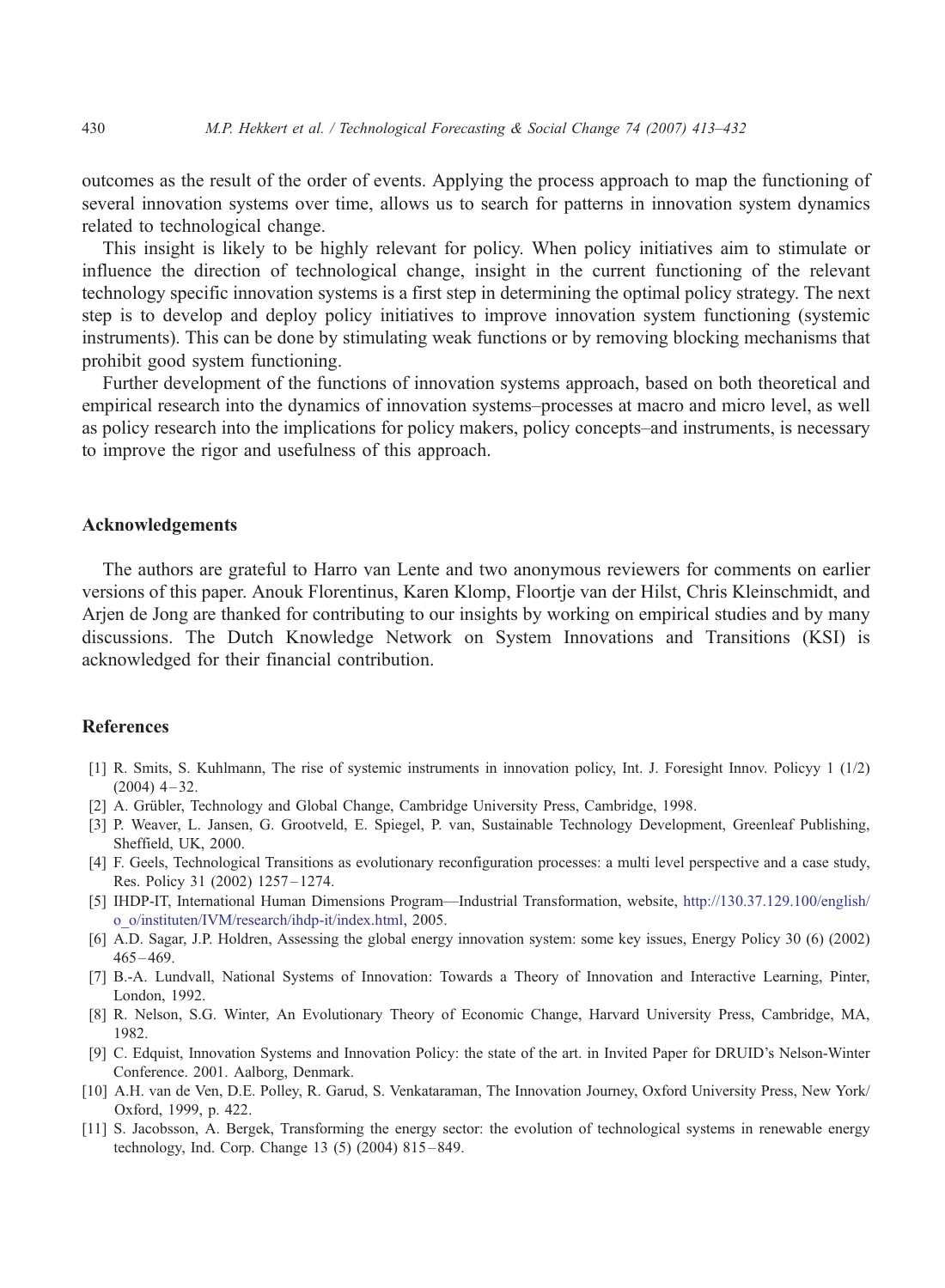- <span id="page-18-0"></span>[12] R.R. Nelson, K. Nelson, Technology, institutions and innovation systems, Res. Policy 31 (2002) 265 – 272.
- [13] C. Edquist, B.A. Lundvall, Comparing the Danish and Swedish systems of innovation, in: R. Nelson (Ed.), National Innovation Systems, Oxford University Press, New York, 1993.
- [14] C. Freeman, Technology Policy and Economic Performance: Lessons from Japan, Pinter Publishers Ltd, London, 1987.
- [15] R. Kemp, Technology and the transition to environmental sustainability—the problem of technological regime shifts, Futures 26 (10) (1994) 1023-1046.
- [16] F.W. Geels, Technological transitions as evolutionary reconfiguration processes: a multi-level perspective and a case-study, Res. Policy 31 (8–9) (2002) 1257 – 1274.
- [17] B. Carlsson, R. Stankiewicz, On the nature, function and composition of technological systems, J. Evol. Econ. 1 (2) (1991)  $93 - 118.$
- [18] B. Carlsson, S. Jacobsson, M. Holmen, A. Rickne, Innovation systems: analytical and methodological issues, Res. Policy 31 (2) (2002) 233 – 245.
- [19] D. Archibugi, B.-A˚ . Lundvall (Eds.), The Globalizing Learning Economy, Oxford University Press, 2001.
- [20] T. Hughes, The evolution of large technological systems, in: W. Bijker, T. Hughes, T. Pinch (Eds.), The Social Construction of Technological Systems. New Directions in teh Sociology and History of Technology, MIT Press, Cambridge, MA, 1987.
- [21] S. Jacobsson, B.A. Andersson, L. Bangers, Transforming the Energy System, the Evolution of the German Technological System for Solar Cells, 2004.
- [22] B.A. Andersson, S. Jacobsson, Monitoring and assessing technology choice: the case of solar cells, Energy Policy 28 (14)  $(2000)$  1037 – 1049.
- [23] A. Johnson, Functions in Innovation System Approaches. in Paper for DRUID's Nelson-Winter Conference. 2001. Aalborg, Denmark.
- [24] R. Galli, M. Teubal, Paradigmatic shifts in national innovation systems, in: C. Edquist (Ed.), Systems of Innovation, Pinter, London, 1997.
- [25] C. Edquist, B. Johnson, Institutions and organisations in systems of innovation, in: C. Edquist (Ed.), Systems of Innovation-Technologies, Institutions and Organizations, Pinter, London, 1997.
- [26] M. McKelvey, Using evolutionary theory to define systems of innovation, in: C. Edquist (Ed.), Systems of Innovation, Pinter, London, 1997.
- [27] X. Liu, S. White, Comparing innovation systems: a framework and application to China's transitional context, Res. Policy 30 (2001) 1091 – 1114.
- [28] S. Jacobsson, B.A. Sanden, L. Bangens, Transforming the energy system—The evolution of the German technological system for solar cells, Technol. Anal. Strateg. Manag.  $16(1)(2004)$  3-30.
- [29] B.A. Lundvall, B. Johnson, E.S. Andersen, B. Dalum, National systems of production, innovation and competence building, Res. Policy 31 (2) (2002) 213 – 231.
- [30] A. Bergek, Shaping and Exploiting Technological Opportunities: The Case of Renewable Energy Technology in Sweden, in Department of Industrial Dynamics. 2002, Chalmers University of Technology: Göteborg, Sweden.
- [31] J.M. Utterback, in: H.B.S. Press (Ed.), Mastering the Dynamics of Innovation, 1994, Harvard.
- [32] M.L. Tushman, J.P. Murmann, Dominant designs, technology cycles, and organizational outcomes, Research in Organizational Behavior, vol. 20, 1998, pp. 231 – 266.
- [33] S. Jacobsson, A. Johnson, The diffusion of renewable energy technology: an analytical framework and key issues for research, Energy Policy 28 (9) (2000) 625 – 640.
- [34] N. Rosenberg, Inside the Black Box. Technology and Economics, University Press, Cambridge, 1982.
- [35] S. Kuhlmann, P. Boekholt, L. Georghiou, K. Guy, J. Heraud, P. Laredo, T. Lemola, D. Loveridge, T. Luukkonen, W. Polt, A. Rip, L. Sanz-Menendez, R. Smits, Enhancing distributed intelligence in complex innovation systems. Report published within the framework of the Targeted Socio-Economic Research Programme of the European Commission. 1999, ISI-FhG: Karlsruhe.
- [36] N. Oudshoorn, T. Pinch (Eds.), How Users Matter. The Co-construction of Users and Technologies, MIT Press, Cambridge, 2004.
- [37] G. Tassey, Standardization in technology based markets, Res. Policy 27 (2000) 273 284.
- [38] K.a.S.A. Cuhls, Special issue on foresight, J. Forecast 22 (2/3) (2003).
- [39] P. Boekholt, M. Lankhuizen, E. Arnold, J. Clark, J. Kuusisto, B. de Laat, P. Simmonds, S. Cozzens, G. Kingsley, R. Johnston, An International Review of Methods to Measure Relative Effectiveness of Technology Policy Instruments, Technopolis, Brighton/Amsterdam, 2001.